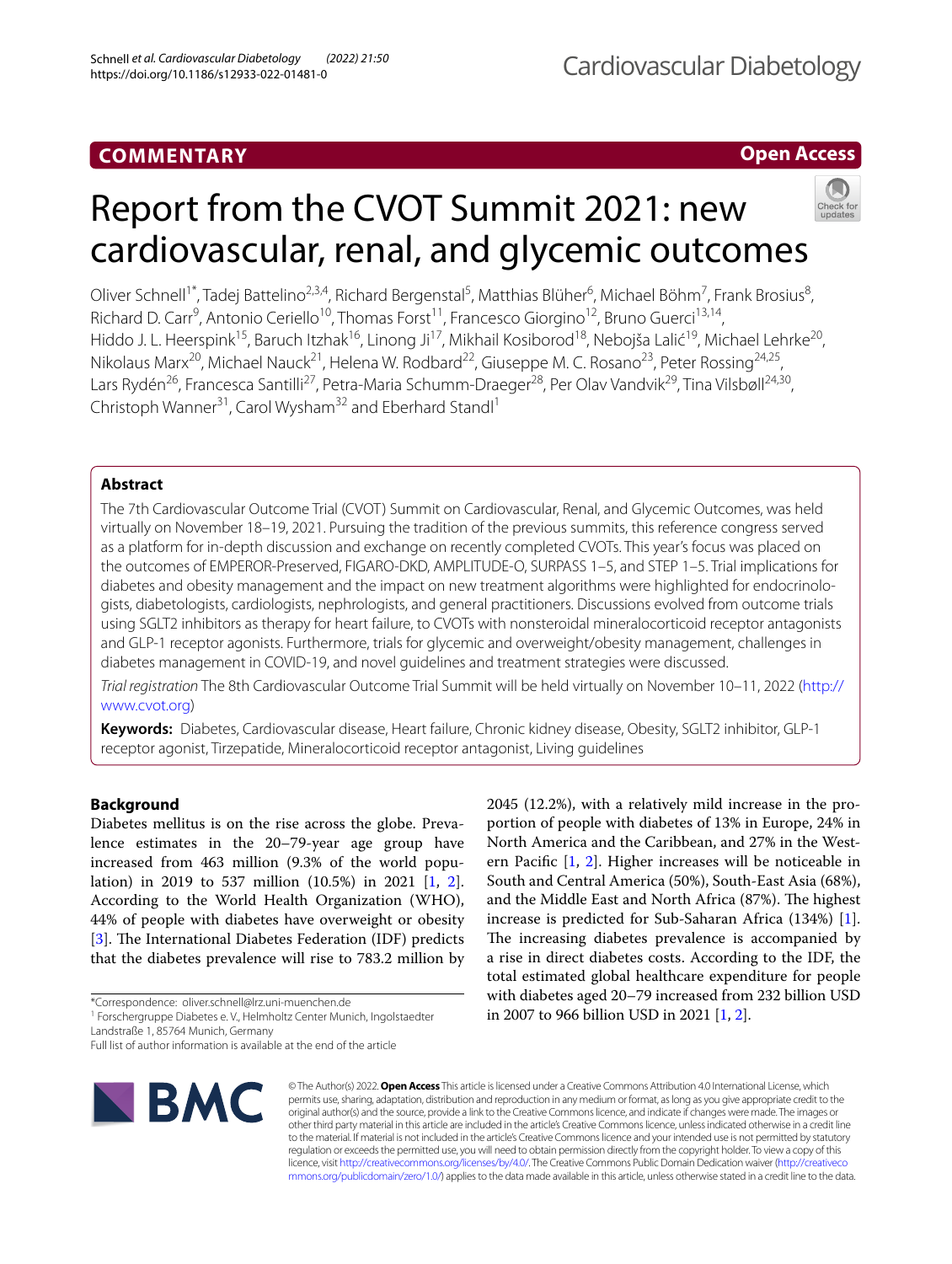Diabetes is in the long-term commonly accompanied by at least one comorbidity. Nearly 75% of persons with diabetes have concomitant hypertension [[4\]](#page-12-3). Cardiovascular disease (CVD) is a major comorbidity of diabetes [[5,](#page-12-4) [6](#page-12-5)]. A metanalysis including more than 4.5 million persons with type 2 diabetes mellitus (T2D) indicated that 32.2% of the subjects had CVD, including 29.1% with atherosclerosis, 21.2% with coronary heart disease, 14.9% with heart failure (FH), 14.6% with angina, 10.0% with myocardial infarction (MI), and 7.6% with stroke [[5\]](#page-12-4). Cardiovascular (CV) deaths comprised 50.3% of all deaths [[5\]](#page-12-4). Furthermore, long-term elevated glucose levels cause damage to the nervous system. In this regard, 13–26% of people with diabetes have a chronic painful distal symmetric sensorimotor polyneuropathy  $[7, 8]$  $[7, 8]$  $[7, 8]$  $[7, 8]$ . The kidney is another organ afected by diabetes. It has been shown that approximately 20–40% of patients with diabetes develop kidney disease due to diabetes (DKD) [[9](#page-12-8), [10](#page-12-9)]. In persons with T2D and diagnosed DKD, life expectancy is estimated to be reduced by 16 years [[11](#page-12-10)].

Because of the health-compromising comorbidities of diabetes and the quality-of-life impairment of afected individuals, the continuous development of efective, accessible, afordable, and safe medications is necessary.

Regarding drugs' safety, the U.S. Food and Drug Administration (FDA) in 2008 issued a guidance to evaluate CV risk in new glucose lowering therapies for T2D as a response to the potentially elevated risk for micro- and macrovascular events of some glucose-lowering medications [[12,](#page-12-11) [13](#page-12-12)]. Since then, cardiovascular outcome trials (CVOTs) have been conducted, mainly for three glucoselowering medication classes: glucagon-like peptide-1 receptor agonists (GLP-1 RAs), dipeptidylpeptidase-4 inhibitors (DPP-4is), and sodium–glucose cotransporter-2 inhibitors (SGLT2is). By 2020, fve CVOTs have been conducted for DPP-4is [\[14](#page-12-13)[–18](#page-13-0)]. For the SGLT2is, five CVOTs  $[19-23]$  $[19-23]$ , two kidney outcome trials  $[24, 25]$  $[24, 25]$  $[24, 25]$  $[24, 25]$ , and three HF outcome trials  $[26-28]$  $[26-28]$  $[26-28]$  were published. Regarding the GLP-1 RAs, seven CVOTs have been conducted [[29](#page-13-7)[–33](#page-13-8)]. In addition, a renal outcome trial for a novel mineralocorticoid receptor antagonist (MRA) in patients with chronic kidney disease (CKD) and T2D was published [\[34\]](#page-13-9). In 2021, the list of outcome trials was expanded by two further CVOTs (AMPLITUDE-O— Efpeglenatide [\[35](#page-13-10)] and FIGARO-DKD—Finerenone [\[36](#page-13-11)]) and a HF outcome trial in patients with HF and a preserved ejection fraction (HFpEF) with or without diabetes (EMPEROR-Preserved—Empaglifozin [[37](#page-13-12)]).

In addition to CVOTs, fve global trials of the SUR-PASS program (SURPASS  $1-5$ ) investigating the efficacy and safety of tirzepatide, a novel dual glucose-dependent insulinotropic polypeptide (GIP) and glucagon-like peptide-1 (GLP-1) receptor agonist, with regard to its

glucose-lowering efect in persons with T2D were published [[38](#page-13-13)[–42](#page-13-14)]. Furthermore, the results of four trials of the STEP clinical trial program (STEP 1–5) evaluating the efect of the GLP-1 RA semaglutide 2.4 mg on weight reduction in persons with or without T2D were issued [[43–](#page-13-15)[46\]](#page-13-16).

As in previous years [\[47–](#page-13-17)[52\]](#page-13-18), we present and summarize key aspects discussed at the seventh CVOT Summit held virtually on 18–19 November 2021. The CVOT Summit on Cardiovascular, Renal, and Glycemic Outcomes 2021, was an interdisciplinary platform, which was also organized in conjunction with four study groups: Primary Care Diabetes Europe (PCDE, [www.pcdeurope.](http://www.pcdeurope.org) [org](http://www.pcdeurope.org)), European Diabetic Nephropathy Study Group (EDNSG, [www.ednsg.org](http://www.ednsg.org)), the Incretin Study Group ([www.easd-incretin.ku.dk\)](http://www.easd-incretin.ku.dk), and the Working Group Diabetes & Herz ([www.ddg.org](http://www.ddg.org)). Participants from 88 countries and fve continents with specialties in diabetology, endocrinology, cardiology, nephrology, and primary care contributed to the discussions of the CVOT Summit on Cardiovascular and Renal Outcomes 2021 ([www.cvot.](http://www.cvot.org) [org](http://www.cvot.org)).

## **Updates on CVOTs**

A summary of the characteristics and results of HF and CV outcome trials published in 2021 is listed in Tables [1](#page-2-0), [2](#page-2-1) and [3](#page-3-0).

## **SGLT2 inhibitors**

## **EMPEROR‑Preserved (Table [2:](#page-2-1) HF outcome)**

The EMPEROR-preserved trial  $[37]$  $[37]$  assessed the effect of empaglifozin (10 mg/daily) in 5988 patients, men and women, aged $\geq$ 18 years, with chronic HF (New York Heart Association (NYHA) class II, III or IV) for  $\geq$  3 months and an ejection fraction of more than 40% (HFpEF)  $[53]$  $[53]$ . The median duration of follow-up was 2.2 years. Nearly half of the patients had T2D (48.9% in the empaglifozin-treated group and 49.2% in the placebo group). The primary endpoint was a composite of CV death or hospitalization for heart failure (HHF). Regarding the secondary endpoints, the frst one was the occurrence of HHF and the second one was the rate of decline in the estimated glomerular fltration rate (eGFR) during double blind treatment. Additional prespecifed outcomes are presented in Table [2](#page-2-1).

Empaglifozin showed a signifcant improvement of the primary composite outcome with a reduced combined risk for CV death or HHF (hazard ratio (HR) 0.79 [95% confidence interval (CI)  $0.69-0.90$ ]; p < 0.001). This result was mainly related to a lower risk of HHF (HR 0.71 [95% CI 0.60–0.83]) and a slight decrease in CV death risk (HR 0.91 [95% CI 0.76–1.09]). Subgroup analysis showed consistent beneft of empaglifozin on the primary composite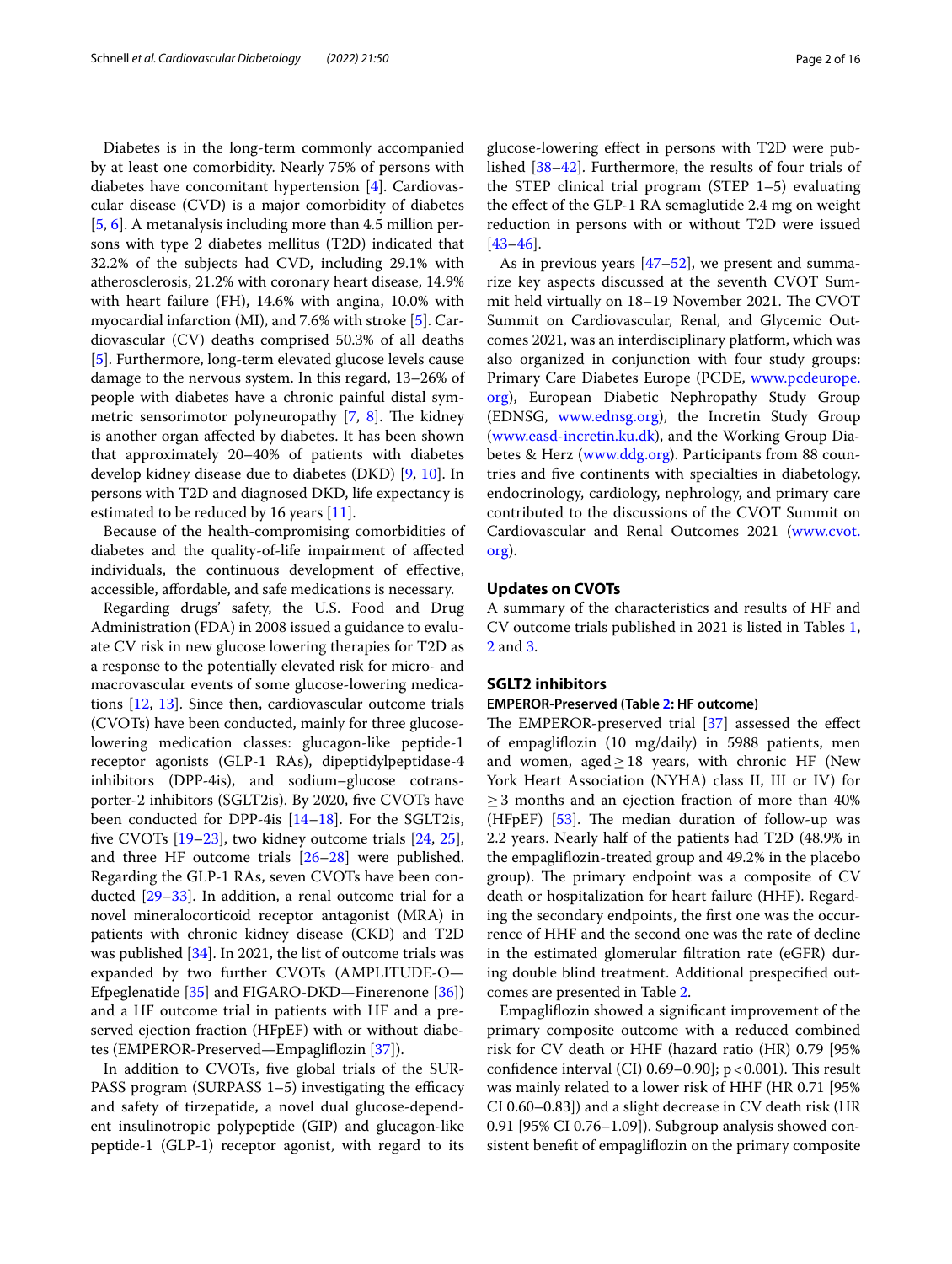## <span id="page-2-0"></span>**Table 1** Overview of basic characteristics of heart failure and cardiovascular outcome trials published in 2021

| Study name                             | Study status Drug |               | Drug class                                    | Intervention                                                                | Primary<br>outcome                                                                                  | n    | Median<br>follow<br>up | Start and end<br>date  | <b>Clinicaltrials.</b><br>gov ID |
|----------------------------------------|-------------------|---------------|-----------------------------------------------|-----------------------------------------------------------------------------|-----------------------------------------------------------------------------------------------------|------|------------------------|------------------------|----------------------------------|
| <b>EMPEROR-</b><br>preserved<br>$[37]$ | Completed         | Empagliflozin | SGLT2 inhibitor                               | Empagliflozin<br>10 mg once<br>daily vs. pla-<br>cebo                       | Composite of<br>CV death or<br><b>HHF</b>                                                           | 5988 | 2.2                    | $03.2017 -$<br>04.2021 | NCT03057951                      |
| <b>FIGARO-DKD</b><br>$[36]$            | Completed         | Finerenone    | Mineralocorti-<br>coid receptor<br>antagonist | Finerenone<br>10 mg or<br>20 mg once<br>daily vs. pla-<br>cebo              | Composite of<br>death from<br>CV causes,<br>nonfatal MI,<br>nonfatal stroke,<br>or HHF              | 8246 | 3.4                    | $09.2015 -$<br>02.2021 | NCT02545049                      |
| AMPLITUDE-O<br>$[35]$                  | Terminated        | Efpeglenatide | GLP-1 receptor<br>agonist                     | Efpeglenatide<br>4 mg or 6 mg<br>subcutaneous<br>once a week vs.<br>placebo | Composite of<br>nonfatal MI.<br>nonfatal stroke,<br>or death from<br>CV or undeter-<br>mined causes | 4077 | - 1.8                  | 04.2018-<br>12.2020    | NCT03496298                      |

*HHF* hospitalization for heart failure

<span id="page-2-1"></span>**Table 2** Heart failure outcome trials completed in 2021: comparison of active vs. placebo group

| <b>EMPEROR-preserved [37]</b>                                          |                                         |         |
|------------------------------------------------------------------------|-----------------------------------------|---------|
| <b>Class and cardiovascular outcomes</b>                               | HR (95% CI)                             | p-value |
| Primary composite outcome                                              |                                         |         |
| Composite of cardiovascular death or hospitalization for heart failure | $0.79(0.69 - 0.90)$                     | < 0.001 |
| Secondary outcome                                                      |                                         |         |
| Total number of hospitalizations for heart failure                     | $0.73(0.61 - 0.88)$                     | < 0.001 |
| Secondary outcome                                                      |                                         |         |
| Mean slope of change in eGFR per year—ml/min/1.73 $m2$                 | $1.36(1.06 - 1.66)$                     | < 0.001 |
| Other prespecified analyses                                            |                                         |         |
| Change in KCCQ clinical summary score at week 52                       | $1.32(0.45 - 2.19)$                     |         |
| Other prespecified analyses                                            |                                         |         |
| Total number of hospitalizations for any cause                         | $0.93(0.85 - 1.01)$                     |         |
| Other prespecified analyses                                            |                                         |         |
| Composite renal outcome                                                | $0.95(0.73 - 1.24)$                     |         |
| Other prespecified analyses                                            |                                         |         |
| Onset of new diabetes in patients with prediabetes                     | $0.84(0.65 - 1.07)$                     |         |
| Other prespecified analyses                                            |                                         |         |
| Death from any cause                                                   | $1.00(0.87 - 1.15)$                     |         |
| <b>Adverse events</b>                                                  | Event rate (%) active vs. placebo group |         |
| Urinary tract infections                                               | 9.9 vs. 8.1                             |         |
| Genital infections                                                     | 2.2 vs. 0.7                             |         |
| Hypotension                                                            | 10.4 vs. 8.6                            |         |

*KCCQ* Kansas City Cardiomyopathy Questionnaire

outcome in patients with diabetes (HR 0.79 [95% CI 0.67–0.94]) or without diabetes (HR 0.78 [95% CI 0.64– 0.95]). Regarding the frst secondary outcome, a signifcant 27% relative reduction in the total number of HHF was reported (HR 0.79 [95% CI 0.69–0.90]). In addition, the decline rate in the eGFR (second secondary outcome) was slower in the empaglifozin-treated group compared to placebo  $(-1.25 \text{ vs. } -2.62 \text{ ml/min}/1.73 \text{ m}^2 \text{ per year};$ Between-group difference in slope: 1.36 ml/min/1.73 m<sup>2</sup> per year [95% CI 1.06-1.66];  $p < 0.001$ ). The results of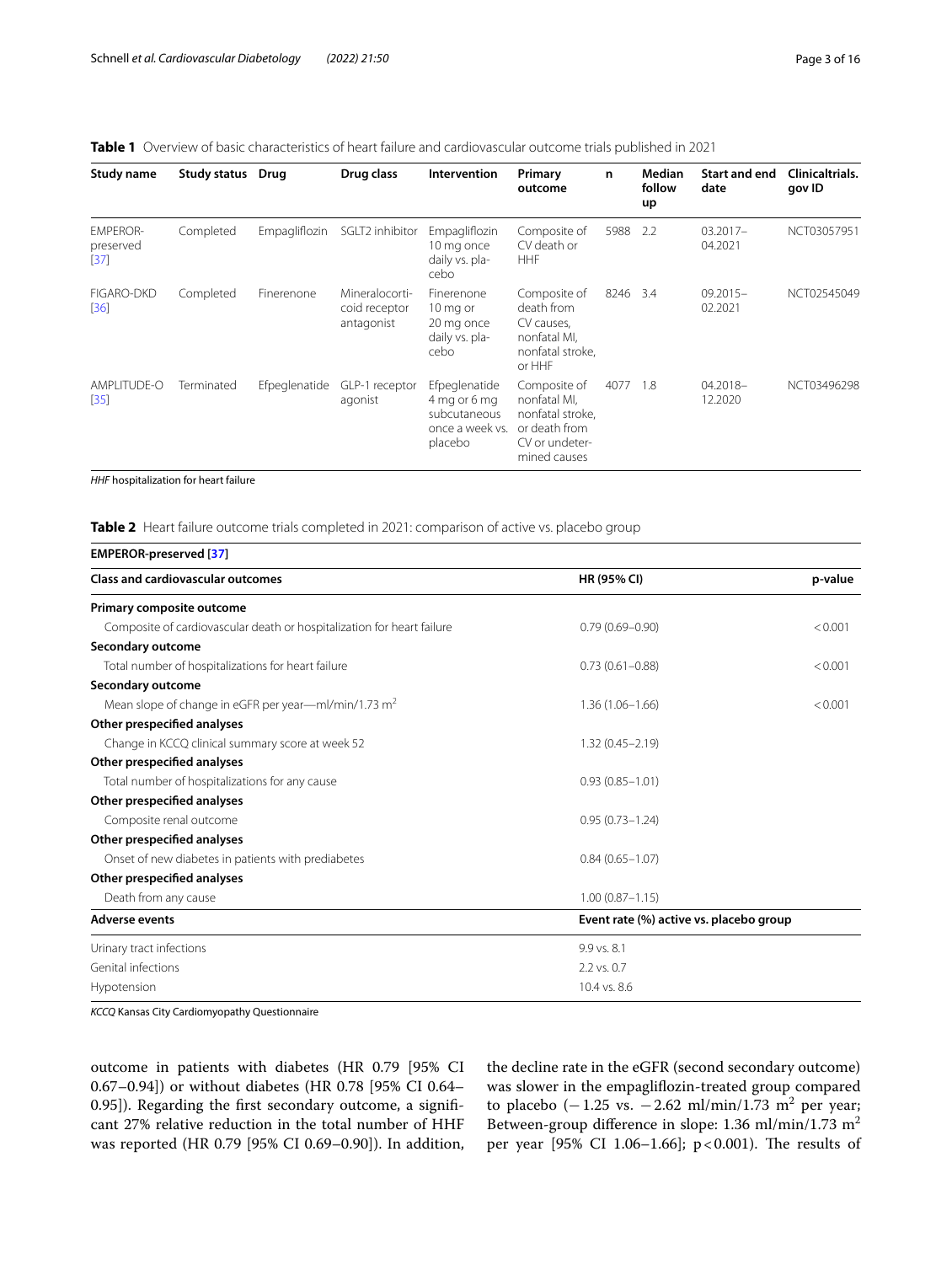<span id="page-3-0"></span>**Table 3** Cardiovascular trials in diabetes completed in 2021: comparison of active vs. placebo group

| FIGARO-DKD [36]-Finerenone                                                                                 |                                            | AMPLITUDE-O [35]-Efpeglenatide           |                                                      |  |  |  |
|------------------------------------------------------------------------------------------------------------|--------------------------------------------|------------------------------------------|------------------------------------------------------|--|--|--|
| <b>Class and cardiovascular outcomes</b>                                                                   | HR (95% CI), p-value                       | <b>Class and cardiovascular outcomes</b> | HR (95% CI), p-value                                 |  |  |  |
| Number of participants                                                                                     | 7437                                       | Number of participants                   | 4076                                                 |  |  |  |
| Primary composite outcome                                                                                  |                                            | Primary composite outcome                |                                                      |  |  |  |
| Composite of CV death, nonfatal MI, nonfa-<br>tal stroke, and HHF                                          | $0.87(0.76 - 0.98)$ , p = 0.03             | Incident MACF                            | $0.73(0.58 - 0.92)$ ,<br>$+p < 0.001$                |  |  |  |
| Secondary outcome                                                                                          |                                            | Secondary outcome                        |                                                      |  |  |  |
| Composite of onset of kidney failure, sus-<br>tained $\geq$ 40% eGFR decline or death from<br>renal causes | $0.87(0.76 - 1.01)$                        | Expanded MACE composite outcome<br>event | $0.79(0.65-0.96)$ , *p = 0.02                        |  |  |  |
| Secondary outcome                                                                                          |                                            | Secondary outcome                        |                                                      |  |  |  |
| Hospitalization for any cause                                                                              | $0.97(0.90 - 1.04)$                        | Composite renal outcome event            | $0.68$ (0.57-0.79), *p < 0.001                       |  |  |  |
| Secondary outcome                                                                                          |                                            |                                          |                                                      |  |  |  |
| All-cause mortality                                                                                        | $0.89(0.77 - 1.04)$                        |                                          |                                                      |  |  |  |
| Secondary outcome                                                                                          |                                            |                                          |                                                      |  |  |  |
| Kidney composite outcome                                                                                   | $0.77(0.60 - 0.99)$                        |                                          |                                                      |  |  |  |
| <b>Adverse events</b>                                                                                      | Event rate (%) active vs.<br>placebo group | <b>Adverse events</b>                    | Event rate (%) active vs.<br>placebo group (p-value) |  |  |  |
| Hyperkalemia                                                                                               | 10.8 vs. 5.3                               | Severe gastrointestinal event            | 3.3 vs. 1.8 ( $p=0.009$ )                            |  |  |  |
| Hypokalemia                                                                                                | 1.1 vs. 2.4                                |                                          |                                                      |  |  |  |
| Gynecomastia                                                                                               | $0.1$ vs. $0.1$                            |                                          |                                                      |  |  |  |
|                                                                                                            |                                            |                                          |                                                      |  |  |  |

 $+$  p-value for noninferiority

\* p-value for superiority

other prespecifed analyses are presented in Table [2](#page-2-1). Regarding adverse events, although in general infrequent, urinary tract infections, genital infections, and hypotension were somewhat more often with empaglifozin (Table [2](#page-2-1)) [\[37](#page-13-12)].

# **GLP‑1 receptor agonists**

## **AMPLITUDE‑O (Table [3:](#page-3-0) CV outcome)**

The randomized, placebo-controlled trial AMPLITUDE-O analyzed the efect of the exendin-based GLP-1 RA, efpeglenatide, on adverse CV events [\[35](#page-13-10)] in persons with T2D. The participants were 18 years or older, had glycated hemoglobin A1c (HbA1c)>7%, a history of CVD or were  $\geq 50$  years old (if male) or  $\geq 55$  (if female) and had kidney disease [[35](#page-13-10)]. 2717 of the 4076 participants received efpeglenatide. They were divided into two groups: The first group received efpeglenatide at a weekly dose of 2 mg for 4 weeks. The dose was then increased to 4 mg for the remaining duration of the study. The second group was treated with efpeglenatide 2 mg for 4 weeks, then 4 mg weekly for 4 weeks, and fnally 6 mg weekly until the end of the study [\[35](#page-13-10)].

The primary composite outcome was the first occurrence of a major adverse CV event (MACE), defned as a composite of nonfatal MI, nonfatal stroke, or death from CV or undetermined causes. In addition, there were two key secondary outcomes: an expanded MACE (MACE, coronary revascularization, or hospitalization for unstable angina) and a composite renal outcome (incident macroalbuminuria, plus an increase in the urine albumin-to-creatinine ratio (UACR) of ≥ 30% from baseline, a continual decrease in the eGFR of  $\geq$  40% for  $\geq$  30 days, renal-replacement therapy for  $\geq$  90 days, or a continuous eGFR of < 15 ml/min/1.73m<sup>2</sup> for  $\geq$  30 days) [\[35\]](#page-13-10).

During a median follow-up of 1.81 years, efpeglenatide signifcantly reduced the relative risk of the primary composite outcome (MACE) by 27% (HR 0.73 [95% CI 0.58– 0.92];  $p < 0.001$  for noninferiority). With regard to the key secondary outcomes, efpeglenatide showed a signifcant reduction in the incidence of at least one expanded MACE composite event (HR 0.79 [95% CI 0.65–0.96];  $p=0.02$  for superiority) and at least one composite renal outcome event (HR 0.68 [95% CI 0.57-0.79]; p < 0.001 for superiority) [\[35](#page-13-10)].

Severe gastrointestinal events occurred signifcantly more often in the group assigned to receive efpeglenatide (3.3% vs. 1.8% for placebo;  $P=0.009$ ). They were mainly due to diarrhea, constipation, nausea, vomiting, or bloating  $(2.2\% \text{ vs. } 1.4\% \text{ for } \text{placebo}; \text{ P} = 0.03)$  [\[35](#page-13-10)]. On the sponsor's decision that was not related to safety concerns, the AMPLITUDE-O trial was terminated.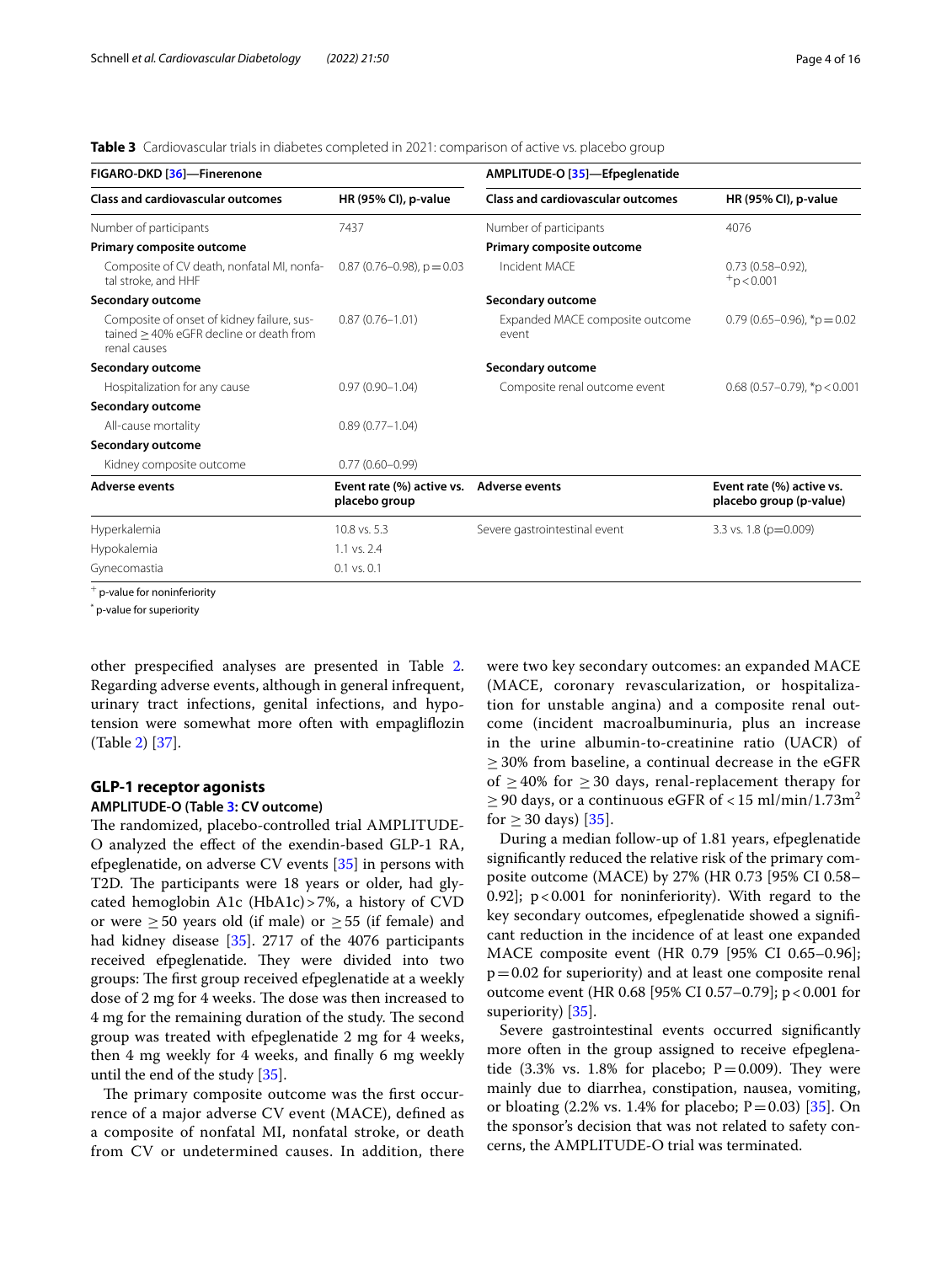## **Mineralocorticoid receptor antagonists FIGARO‑DKD (Table [3:](#page-3-0) CV outcome)**

The FIGARO-DKD trial assessed the cardiovascular and renal efects of the selective nonsteroidal mineralocorticoid receptor antagonist, fnerenone, in patients with T2D and a wide range of CKD [[36\]](#page-13-11). Eligible patients (4076 participants;  $> 18$  years old) had to have a UACR of 30–300 mg/g and an eGFR of 25–90 ml/min/1.73m<sup>2</sup> (stage  $2-4$  CKD) or a UACR of 300–5000 mg/g and an eGFR≥60 ml/min/1.73m<sup>2</sup> (stage 1 or 2 CKD) [\[36](#page-13-11)]. All patients were treated with renin-angiotensin system (RAS) blockade at the maximum tolerated dose. The primary outcome was composite of death from CV causes, nonfatal MI, nonfatal stroke, or HHF. The key secondary outcome was a composite of the frst occurrence of kidney failure, a sustained decrease from baseline of at least 40% in the eGFR for a period of at least 4 weeks, or death from renal causes. Main further secondary outcomes were hospitalization for any cause, death from any cause, and a kidney composite outcome (frst onset of kidney failure, a sustained decrease from baseline of at least 57% in the eGFR for at least 4 weeks, or death from renal causes) [[36\]](#page-13-11).

In the fnerenone-treated group, a signifcant decrease in the relative risk of the primary composite outcome by 13% was observed (HR 0.87 [95% CI 0.76–0.98]; p=0.03). The effect was primarily driven by a lower incidence of HHF (HR 0.71 [95% CI 0.56-0.90]). There was no signifcant decrease in the risk of the secondary composite outcome (occurrence in 9.5% in the fnerenone group  $(N=3686)$  and 10.8% in the placebo group  $(N=3666)$ ; HR 0.87 [95% CI 0.76–1.01]). Also, no signifcant reduction in the risk for the secondary outcomes (hospitalization for any cause and death from any cause) was observable. The kidney secondary composite outcome (frst onset of kidney failure, a sustained decrease from baseline of at least 57% in the eGFR for at least 4 weeks, or death from renal causes) occurred in 2.9% in the fnerenone group and 3.8% in the placebo group [\[36](#page-13-11)].

The hyperkalemia incidence was twofold higher with fnerenone (10.8%) than placebo (5.3%). Also, the incidence of permanent discontinuation of the trial regimen due to hyperkalemia was higher with fnerenone than with placebo (1.2% vs. 0.4%). Furthermore, patients treated with fnerenone showed higher mean serum potassium levels (>5.5 mmol/l) than patients who received a placebo  $(13.5\% \text{ vs. } 6.4\%)$ . The hypokalemia incidence was lower in the fnerenone-treated group than in the placebo group  $(1.1\% \text{ vs. } 2.4\%).$  There was no difference in the gynecomastia incidence between fnerenone and placebo (0.1% vs. 0.1%). Two phase 3 trials investigating the efficacy and safety of finerenone in patients with HFpEF (FINEARTS-HF) and in patients with non-diabetes-related CKD (FIND-CKD) are at present being conducted [\[54](#page-13-20), [55](#page-13-21)].

## **Glycemic outcome trials**

## **SURPASS trials: (Tables [4](#page-5-0) and [5\)](#page-6-0)**

The SURPASS clinical trial program aims at evaluating the efficacy and safety of tirzepatide, a novel, once-weekly injectable dual glucose-dependent insulinotropic polypeptide (GIP) and GLP-1 receptor agonist (GIP/GLP-1 RA). The program includes seven global trials (SURPASS 1 to 6 and the SURPASS-CVOT), two trials for the Japanese market (SURPASS J-mono and SURPASS J-combo), and one trial for the Asia Pacifc region (China) (SUR-PASS-AP-Combo) [\[56\]](#page-13-22).

The SURPASS 1–6 randomized phase 3 trials aimed to evaluate the efficacy and safety of tirzepatide as a glucose-lowering medication in people with T2D. All patients in SURPASS 1–6 were  $\geq$  18 years, had T2D, and had a stable weight  $(\pm 5\%)$  for at least 3 months. In case of background medication use, this had to be stable for at least 3 months before screening. Recruited patients had an HbA1c range  $\geq$  7.0% (SURPASS-6:  $\geq$  7.5%) and ≤10.5% (SURPASS-1: ≤9.5%; SURPASS-6: ≤11.0%). The body mass index (BMI) was  $\geq$  23 kg/m<sup>2</sup> or  $\geq$  25 kg/  $m<sup>2</sup>$  depending on the trial (Table [4](#page-5-0)). A further commonality was the random assignment of the participants to a once-weekly subcutaneous injection of tirzepatide (either 5 mg, 10 mg, or 15 mg). The starting dose  $(2.5 \text{ mg})$  was increased gradually at 4-week intervals to mitigate gastrointestinal side efects from the GLP-1 RA. Common key exclusion criteria were type 1 diabetes mellitus (T1D), history of pancreatitis, history of proliferative diabetic retinopathy, diabetic maculopathy, or non-proliferative diabetic retinopathy requiring acute treatment. The studies were conducted for 40–52 weeks.

The primary endpoint was the mean change in HbA1c from baseline at 40–52 weeks, and the key secondary endpoint was the mean reduction in body weight from baseline at 40–52 weeks. Additionally, the proportion of participants who reached the HbA1c target <7.0%,  $\leq 6.5\%$ , and  $\lt 5.7\%$ , and the percentage of those who achieved weight loss  $\geq$  5%,  $\geq$  10%, and  $\geq$  15% was evaluated. To date, the results of SURPASS 1–5 phase 3 trials have been published [\[38](#page-13-13)[–42\]](#page-13-14).

SURPASS-1 tested the efect of tirzepatide versus placebo in participants with an inadequately controlled HbA1c with diet and exercise alone. The tirzepatidetreated group showed a signifcant dose-dependent decrease in HbA1c from baseline by 1.87–2.07% versus an increase of 0.04% in the placebo group. 87% to 92% of the participants reached the target HbA1c<7.0%. Regarding body weight, a signifcant weight loss of 7.0– 9.5 kg compared to placebo (0.7 kg) could be observed.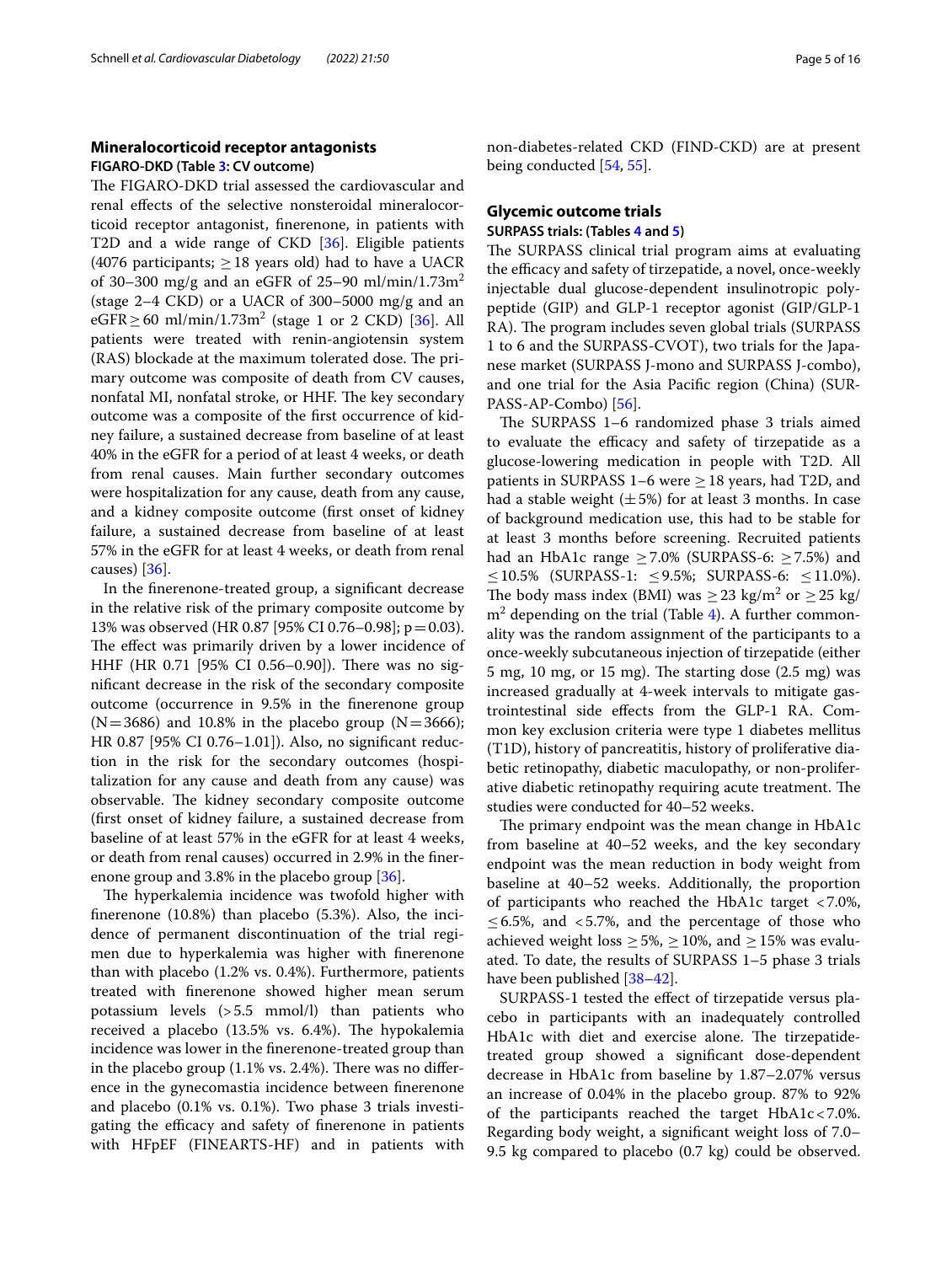|                              | Table 4 Key information of the SURPASS 1-6 clinical |                        |      |                                                                                                                                                                          | trials with the glucose-lowering dual GIP/GLP-1 receptor agonist tirzepatide                                              |                                                                                                                                    |                                                         |
|------------------------------|-----------------------------------------------------|------------------------|------|--------------------------------------------------------------------------------------------------------------------------------------------------------------------------|---------------------------------------------------------------------------------------------------------------------------|------------------------------------------------------------------------------------------------------------------------------------|---------------------------------------------------------|
| Study name                   | Clinicaltrials.gov ID                               | Study status           | c    | Key inclusion criteria                                                                                                                                                   | Key exclusion criteria                                                                                                    | Intervention                                                                                                                       | Adjunctive therapy                                      |
| SURPASS-1<br>$\overline{38}$ | NCT03954834                                         | Completed              | 478  | BMI $\geq$ 23 kg/m <sup>2</sup> at screening<br>Naive to diabetes injectable<br>therapies, HbA1c 7.0-9.5%,                                                               | 3 months before screening,<br>eGFR<30 ml/min/1.73m <sup>2</sup><br>Use of any oral antihyper-<br>glycemic medications for | Tirzepatide 5, 10, or 15 mg SC<br>once a week vs. placebo                                                                          | None                                                    |
| SURPASS-2<br>[39]            | NCT03987919                                         | Completed              | 1879 | $BMI \geq 25$ kg/m <sup>2</sup> at screening<br>Stable background medica-<br>HbA1c7.0-10.5%<br>tions (metformin)                                                         | eGFR<45 ml/min/1.73m <sup>2</sup>                                                                                         | Tirzepatide 5, 10, or 15 mg SC<br>once a week vs. semaglutide<br>1 mg once a week                                                  | Metformin                                               |
| SURPASS-3<br>[40]            | NCT03882970                                         | Completed              | 1444 | BMI $\geq$ 25 kg/m <sup>2</sup> at screening<br>Stable background medica-<br>tions (metformin ± SGLT2i)<br>HbA1c 7.0-10.5%,                                              | Other medications than met-<br>eGFR<45 ml/min/1.73m <sup>2</sup><br>formin ± SGLT2i                                       | Tirzepatide 5, 10, or 15 mg<br>SC once a week vs. insulin<br>degludec SC once a day                                                | Metformin or met-<br>formin $+$ SGLT2i                  |
| SURPASS-4<br>[41]            | NCT03730662                                         | Completed              | 2002 | tions (metformin±sulfonylu-<br>BMI ≥ 25 kg/m <sup>2</sup> at screening<br>Stable background medica-<br>Increased risk of CV events<br>HbA1c 7.0-10.5%,<br>rea or SGLT2i) | ŏ<br>metformin ± sulfonylurea<br>Other medications than<br><b>SGLT2i</b>                                                  | Tirzepatide 5, 10, or 15 mg<br>SC once a week vs. insulin<br>glargine SC once a day                                                | Metformin or metformin + sul-<br>fonylurea or SGLT2i    |
| SURPASS-5<br>$[42]$          | NCT04039503                                         | Completed              | 457  | BMI $\geq$ 23 kg/m <sup>2</sup> at screening<br>Stable background medi-<br>cations (insulin glargine<br>$($ U100 $)$ $\pm$ metformin $)$<br>HbA1c7.0-10.5%               | eGFR<30 ml/min/1.73m <sup>2</sup><br>(<45 if treated with met-<br>Formin)                                                 | Tirzepatide 5, 10, or 15 mg SC<br>once a week vs. placebo                                                                          | Insulin glargine or insulin glar-<br>$gine + metformin$ |
| SURPASS-6<br>57              | NCT04537923                                         | Active, not recruiting | 1182 | HbA1c 7.5-11%, BMI $\geq$ 23 and<br>Stable background medi-<br>≤45 kg/m <sup>2</sup> at screening<br>cations (insulin glargine<br>$($ U 100) $\pm$ metformin $)$         | eGFR<30 ml/min/1.73m <sup>2</sup><br>(<45 if treated with met-<br>ormin-                                                  | with insulin glargine (U100) SC<br>Tirzepatide 5, 10, or 15 mg SC<br>once a week vs. insulin lispro<br>(U100) SC three times a day | Insulin glargine or insulin glar-<br>$gine + metformin$ |

<span id="page-5-0"></span>SC subcutaneous *SC* subcutaneous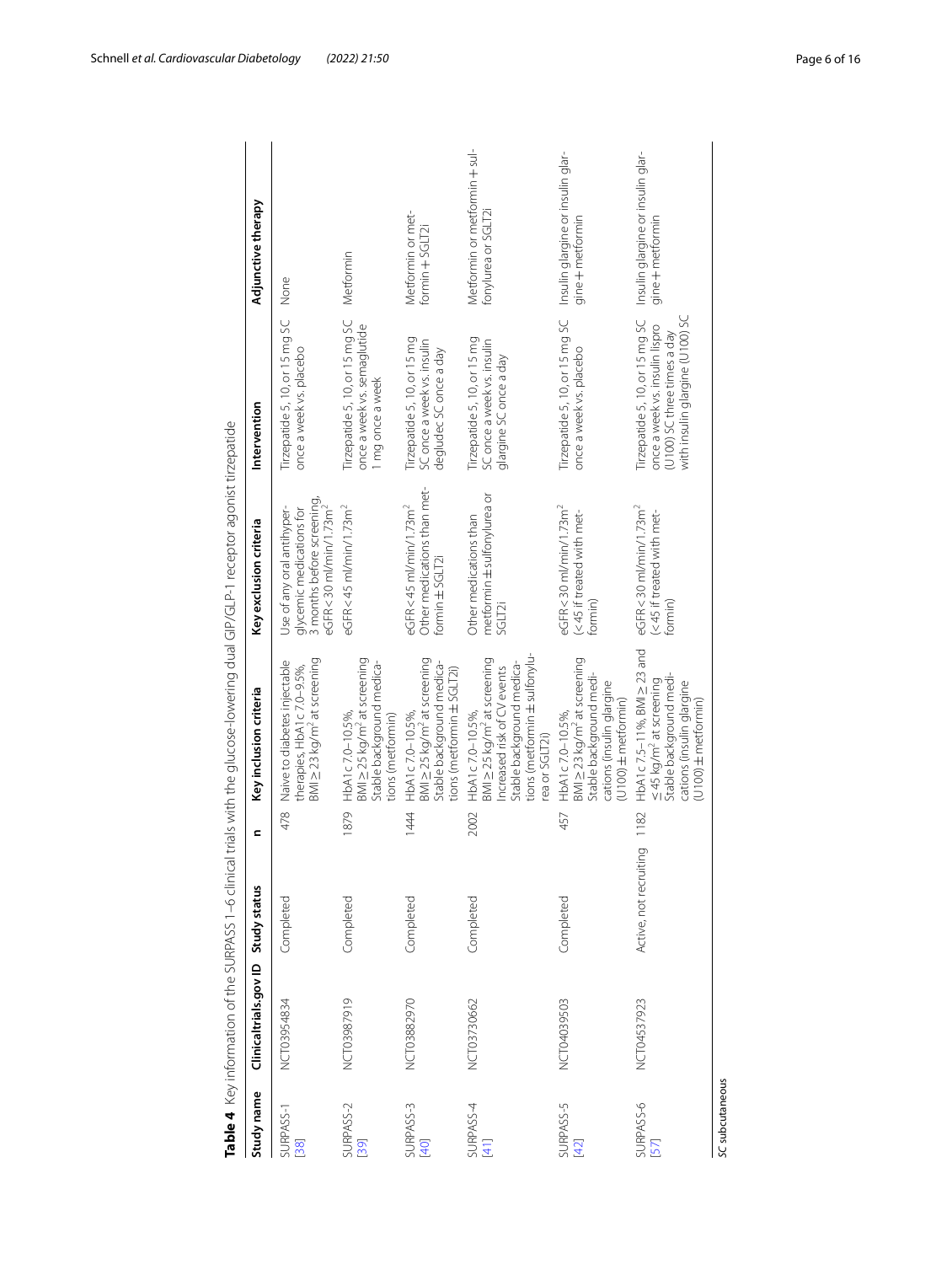<span id="page-6-0"></span>**Table 5** Primary (mean change in HbA1c from baseline at study end) and key secondary outcomes of the SURPASS 1–5 clinical trials with the obtained results

| <b>Study name</b>   | Primary/<br>secondary<br>endpoint(s)<br>(weeks) | Mean<br>HbA1c at<br>baseline (%) | Mean HbA1c<br>reduction from<br>baseline (%)<br>with tirzepatide<br>5/10/15 mg | Percentage<br>of patients<br>who met<br>$^+$ HbA1c < 7.0%;<br>$H$ bA1c $\leq$ 6.5%<br>and<br>HbA1c < 5.7%<br>with tirzepatide<br>5/10/15 mg | Mean body<br>weight at<br>baseline (kg) | <b>Mean reduction</b><br>in body weight<br>from baseline<br>(kg) with<br>tirzepatide<br>5/10/15 mg | Percentage of<br>patients who met<br>a weight loss of<br>$a \geq 5\%$ ; $b \geq 10\%$ ;<br>and $\leq$ 15%<br>with tirzepatide<br>5/10/15 mg |
|---------------------|-------------------------------------------------|----------------------------------|--------------------------------------------------------------------------------|---------------------------------------------------------------------------------------------------------------------------------------------|-----------------------------------------|----------------------------------------------------------------------------------------------------|---------------------------------------------------------------------------------------------------------------------------------------------|
| SURPASS-1<br>$[38]$ | 40                                              | 7.94                             | 1.87/1.89/2.07                                                                 | $+87/92/88$<br>#82/81/86<br>*34/31/52                                                                                                       | 85.9                                    | 7.0/7.8/9.5                                                                                        | $^{\circ}67/78/77$<br>$b$ 31/40/47<br>$c$ 13/17/27                                                                                          |
| SURPASS-2<br>$[39]$ | 40                                              | 8.28                             | 2.01/2.24/2.30                                                                 | $+82/86/86$<br>#69/77/80<br>$*27/40/46$                                                                                                     | 93.7                                    | 7.6/9.3/11.2                                                                                       | <sup>a</sup> 65/76/80<br>b <sub>34</sub> /47/57<br>$C$ 15/24/36                                                                             |
| SURPASS-3<br>$[40]$ | 52                                              | 8.17                             | 1.93/2.20/2.37                                                                 | $+82/90/93$<br>#71/80/85<br>$*26/39/48$                                                                                                     | 94.3                                    | 7.5/10.7/12.9                                                                                      | <sup>a</sup> 66/84/88<br><sup>b</sup> 37/56/69<br>C13/28/43                                                                                 |
| SURPASS-4<br>$[41]$ | 52                                              | 8.52                             | 2.24/2.43/2.58                                                                 | $+81/88/91$<br>#66/76/81<br>$*23/33/43$                                                                                                     | 90.3                                    | 7.1/9.5/11.7                                                                                       | <sup>a</sup> 63/78/85<br><sup>b</sup> 36/53/66<br>C14/24/37                                                                                 |
| SURPASS-5<br>$[42]$ | 40                                              | 8.31                             | 2.11/2.40/2.34                                                                 | $+87/90/85$<br>#74/86/80<br>$^*24/42/50$                                                                                                    | 95.2                                    | 5.4/7.5/8.8                                                                                        | <sup>a</sup> 56/68/85<br>$b$ 24/49/48<br>${}^{c}8/28/27$                                                                                    |

Results of the SURPASS-6 trial are not yet available

67% to 78% of the participants reached a weight loss of 5% or greater with tirzepatide versus 14% with placebo (Table [5](#page-6-0)) [\[38](#page-13-13)].

In SURPASS-2, the efficacy and safety of tirzepatide versus semaglutide were investigated. The randomly assigned patients received a once-weekly subcutaneous injection of either tirzepatide or semaglutide (1 mg). In addition, all participants received metformin ( $\geq 1500$  mg per day) [[39\]](#page-13-23). With the three tested concentrations of tirzepatide, a signifcantly higher reduction of HbA1c and body weight from baseline could be achieved compared to semaglutide. Furthermore, signifcantly more participants reached the HbA1c targets <7% and <5.7% with 10 mg and 15 mg doses than with semaglutide. Further results are presented in Table [5](#page-6-0) [[39\]](#page-13-23).

SURPASS-3 compared tirzepatide with insulin degludec in insulin-naive patients in whom oral glucose lowering drugs had failed to achieve therapeutic goals. The baseline therapy consisted of metformin with or without SGLT2is. The randomly assigned participants received either tirzepatide or once-daily insulin degludec (initially given at 10 Units per day and titrated once weekly to a fasting self-monitored blood glucose of less than 90 mg/ dl) (Table [4](#page-5-0))  $[40]$  $[40]$ . Independently of the doses, a significant reduction in HbA1c and body weight at week 52 could be observed with tirzepatide compared to insulin degludec. Additionally, signifcantly more patients achieved the HbA1c targets <7.0%,  $\leq$  6.5%, and <5.7 and

the weight loss targets ( $\geq$  5%,  $\geq$  10%, and  $\geq$  15% of body weight) (Table  $5$ ) [\[40\]](#page-13-24).

In SURPASS-4, tirzepatide's comparator was insulin glargine (100 U/ml). Participants in each group remained on currently prescribed treatment with metformin, SGLT2is, and/or sulfonylureas. All three doses of tirzepatide led to a signifcant reduction of HbA1c (−2.24%  $(5 \text{ mg})$ ,  $-2.43\%$  (10 mg), and  $-2.58\%$  (15 mg) vs.  $-1.44\%$ insulin glargine) and body weight  $[-7.1 \text{ kg} (5 \text{ mg}),$ −9.5 kg (10 mg), and −11.7 kg (15 mg) vs. +1.9 kg (insulin glargine)] from baseline. Signifcantly more patients achieved the HbA1c targets <7.0% and <5.7%. No increase in adjusted MACE-4 events (CV death, MI, stroke, hospitalization for unstable angina) was noticeable on tirzepatide compared with insulin glargine (HR 0.74 [95% CI 0.51–1.08]). Further results are shown in Table [5](#page-6-0) [[41](#page-13-25)].

In SURPASS-5, tirzepatide was compared with placebo. Participants received insulin glargine (U100), once daily with or without metformin as background medication (Table [4](#page-5-0)). Tirzepatide 5 mg, 10 mg, and 15 mg was superior to placebo in HbA1c change from baseline, body weight reduction, and percentage of participants achieving glycemic and weight loss targets (Table [5\)](#page-6-0) [\[42](#page-13-14)].

The most common adverse effects in all SURPASS  $1-5$ trials of the tirzepatide-treated groups were gastrointestinal (mainly nausea, vomiting, and diarrhea). Their severity was generally mild to moderate and mainly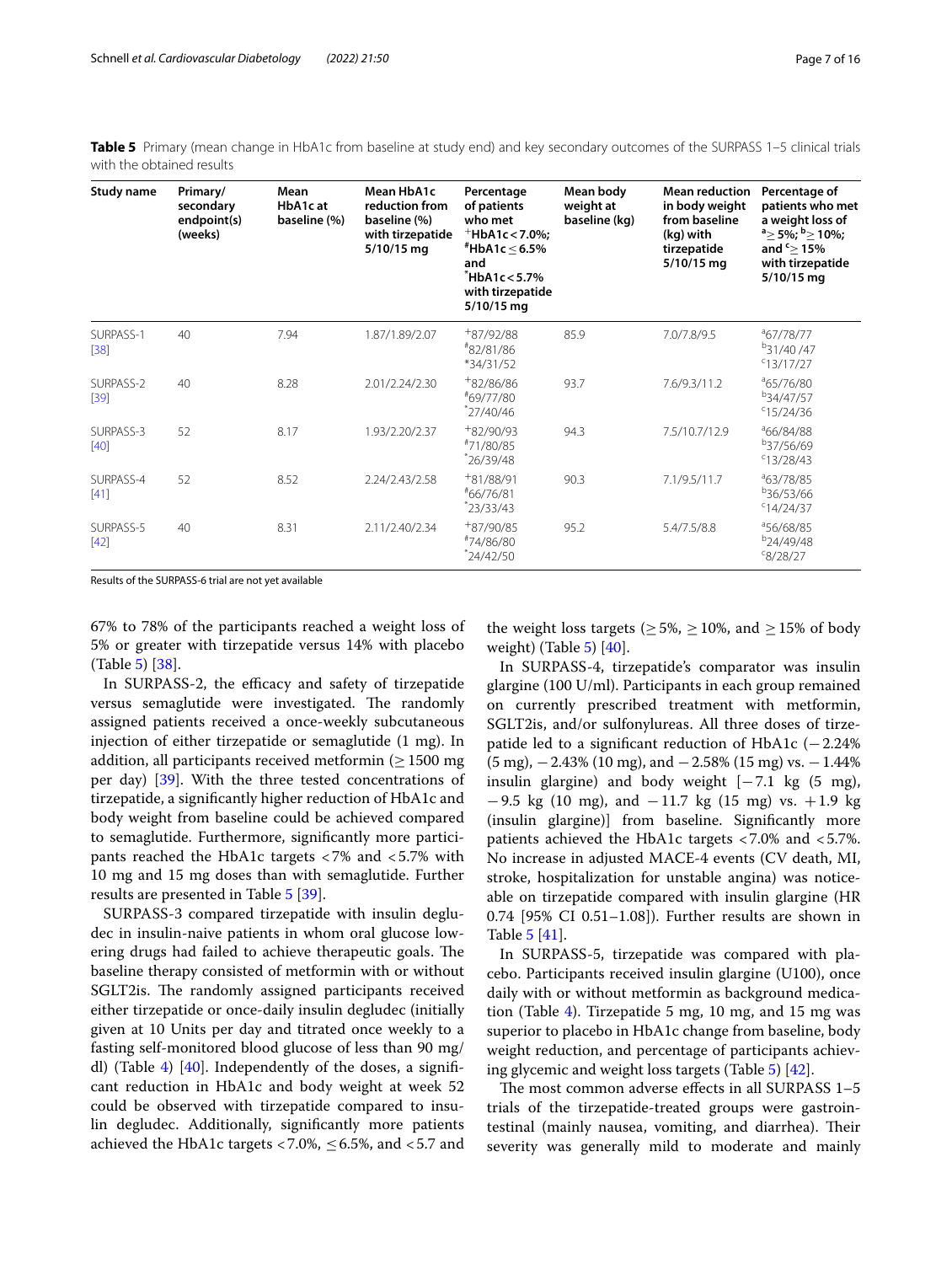dose-dependent. They occurred more frequently in the tirzepatide-treated groups than in the comparator groups. The incidence of severe hypoglycemia and blood glucose concentrations less than 54 mg/dl was lower with tirzepatide compared to insulin degludec and insulin glargine respectively (SURPASS-3 and 4) or did not differ between the tirzepatide and the comparator groups (SURPASS-1, 2, and 5) [\[38](#page-13-13)[–42\]](#page-13-14).

The SURPASS-CVOT, whose estimated completion date is October 2024, aims to investigate the cardiovascular safety of tirzepatide compared to dulaglutide 1.5 mg. The primary endpoint is a composite of MI, stroke, and CV death over 52 weeks. In SURMOUNT-1 the efect of tirzepatide primarily on weight loss in people with diabetes and obesity is being investigated. Primary outcomes are body reduction from baseline and the percentage of participants achieving≥5% body weight reduction by week 72.

# **Obesity and overweight outcome trials**

## **STEP trials: (Table [6](#page-8-0))**

The STEP trial 1 to 5 investigated the effect of semaglutide 2.4 mg as adjunctive therapy to lifestyle intervention on weight loss in adults with obesity or overweight [[43–](#page-13-15) [46,](#page-13-16) [58\]](#page-14-1).

In these randomized, double-blind trials,  $\geq$  18 years old participants without T2D and with a BMI $\geq$ 30 kg/  $\text{m}^2$  or  $\geq$  27 kg/m<sup>2</sup> and one or more treated or untreated weight-related comorbidities (hypertension, dyslipidemia, obstructive sleep apnea, or CV disease) were included. An exception was the STEP 2 trial, which explicitly included patients with T2D and  $BMI \geq 30$  kg/  $m^2$  or  $\geq$  27 kg/m<sup>2</sup>.

The primary endpoints were the percentage change in body weight from baseline to the end of treatment (STEP 4: from week 20 to week 68) and the proportion of participants achieving  $\geq$  5% weight loss from baseline after the end of treatment (except for STEP 4) (Table [6\)](#page-8-0) [[43](#page-13-15)[–46](#page-13-16), [58\]](#page-14-1).

In the STEP 1 trial, semaglutide 2.4 mg was associated with a significant reduction in body weight  $(-14.9%)$ compared to placebo  $(-2.4%)$ . Moreover, significantly more participants achieved a weight loss  $\geq$  5% with semaglutide than with placebo (86.4% vs. 31.5%).

In STEP 2, which included participants with T2D, the percentage change in mean body weight was −9.6% with semaglutide 2.4 mg and −3.4% with placebo. At week 68, signifcantly more participants achieved a weight loss of  $\geq$  5% with semaglutide than with placebo (68.8% vs. 28.5%).

In the STEP 3 trial, the lifestyle intervention was more intensive than STEP 1 (low-/hypocaloric diet, weekly physical activity, and behavioral therapy versus behavioral counselling visits every 4 weeks in STEP 1). The mean body weight change from baseline was 16.0% for semaglutide 2.4 mg and 5.7% for placebo. Compared with placebo, signifcantly more participants treated with semaglutide lost  $\geq$  5% body weight.

In STEP 4, all the participants received semaglutide 2.4 mg for 20 weeks (run-in period). They were then randomized to continue the semaglutide treatment or to switch to placebo for 48 weeks. The weight loss effect of continuing semaglutide treatment versus switching to placebo from week 20 to week 68 was investigated. After completion of the run-in period, participants achieved a mean weight loss of 10.6%. The mean body change from week 20 to week 68 was −7.9% for semaglutide and +6.9% for placebo, indicating a maintained weight loss effect for the treatment with semaglutide 2.4 mg  $[46]$  $[46]$  $[46]$ .

In the STEP 5 trial, the long-term weight loss efect of semaglutide was evaluated [semaglutide 2.4 mg vs. placebo for 2 years (104 weeks)]. The participants treated with semaglutide had, on average, a signifcant and sustained weight loss compared to those treated with placebo (15.2% vs. 2.6%) and were more likely to achieve a weight loss  $\geq$  5% (Table [6\)](#page-8-0) [\[58](#page-14-1)].

The most reported adverse events in the STEP  $1-5$  trials were nausea and diarrhea. These were mild to moderate and were more frequent with semaglutide 2.4 mg than placebo [[43](#page-13-15)[–46](#page-13-16), [58](#page-14-1)].

## **Key topics discussed during the 7th CVOT Summit Key aspects of the ESC heart failure guidelines 2021**

In the 2021 European Society of Cardiology (ESC) Guidelines for the diagnosis and treatment of acute and chronic heart failure [\[59\]](#page-14-2), the defnition of HF with mildly reduced ejection fraction (HFmrEF) was slightly modifed. A mildly reduced ejection fraction (HFmrEF) is defned as a range of 41–49%. Elevated natriuretic peptides, structural heart disease, or diastolic dysfunction are no longer required criteria. Regarding recommendations for pharmacological treatments of HF with reduced ejection fraction (HFrEF; LVEF $\leq$ 40%), the guidelines issued a class I; level A (IA) recommendation for angiotensin-converting-enzyme inhibitors (ACEis), beta-blockers, MRAs, and the SGLT2is dapaglifozin and empaglifozin to reduce the risk of HHF and death [\[59](#page-14-2)]. Angiotensin-receptor blockers (ARBs) are recommended (class I, level B) to reduce the risk of HHF and CV death in symptomatic patients unable to tolerate ACEis or angiotensin receptor-neprilysin inhibitors (ARNIs). Loop diuretics are still recommended for patients with congestion symptoms (class I, level C). The therapeutic algorithm for the management of patients with HFrEF has been updated accordingly. It is now recommended to initiate therapy with ACEis/ARBs, Beta-blockers, MRAs,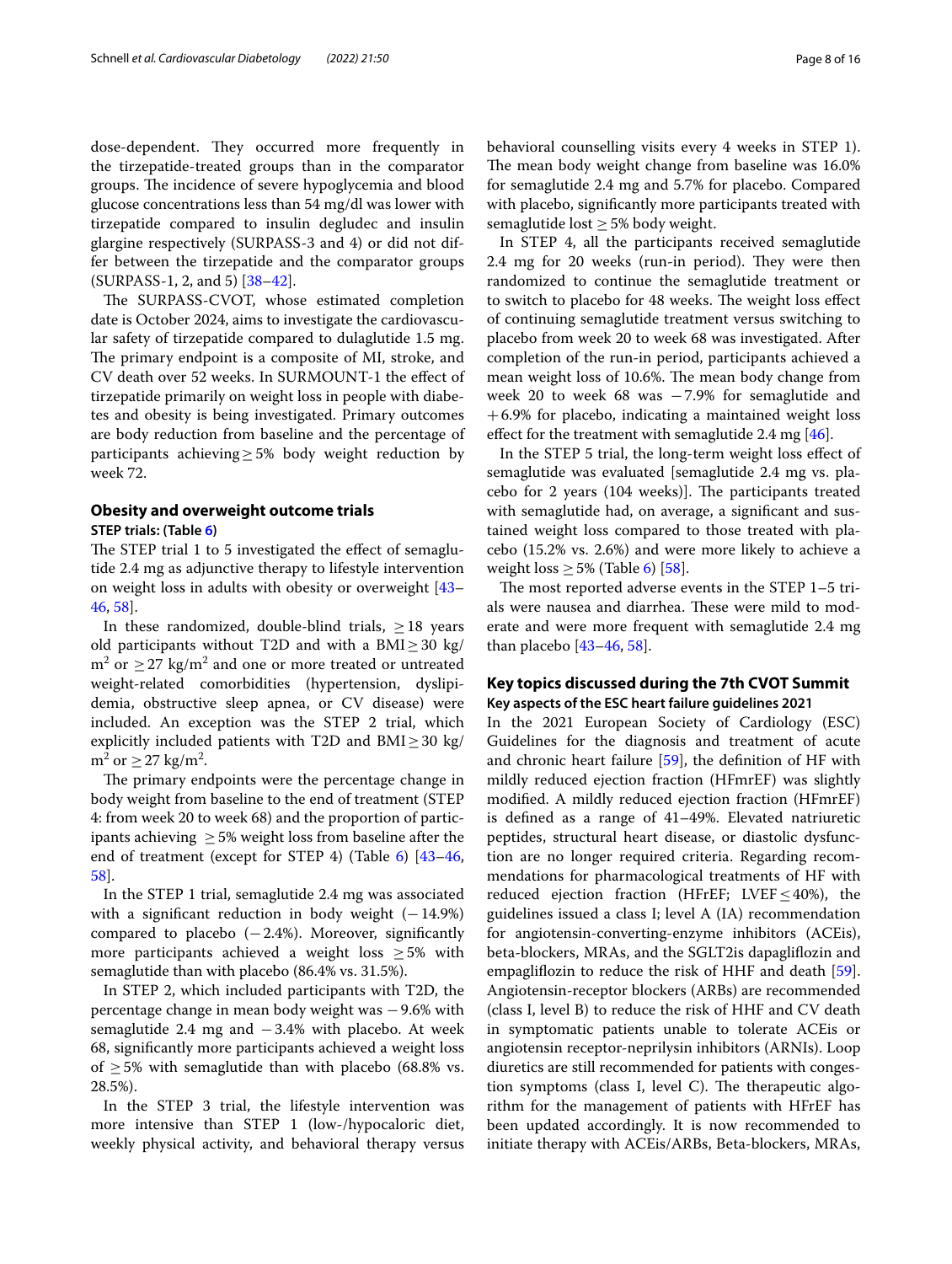|                                                                                                            | weight loss of $\geq$ 5%<br>patients who met a<br>2.4 mg vs. placebo<br>with semaglutide<br>Percentage of | 86.4% vs. 31.5%                                                                          | 68.8% vs. 28.5%                                                                          | 86.6% vs. 47.6%                                                                                    | Not applicable                                                                                                                                             | 77.1% vs. 34.4                                                                                          |
|------------------------------------------------------------------------------------------------------------|-----------------------------------------------------------------------------------------------------------|------------------------------------------------------------------------------------------|------------------------------------------------------------------------------------------|----------------------------------------------------------------------------------------------------|------------------------------------------------------------------------------------------------------------------------------------------------------------|---------------------------------------------------------------------------------------------------------|
|                                                                                                            | semaglutide 2.4 mg<br>Mean percentage<br>from baseline<br>body weight<br>vs. placebo<br>change in         | $-14.9%$ vs. $-2.4%$                                                                     | $-9.6%$ vs. $-3.4%$                                                                      | $-16.0\%$ vs. $-5.7\%$                                                                             | $-7.9%$ vs. $+6.9%$                                                                                                                                        | $-15.2\%$ vs. $-2.6\%$                                                                                  |
|                                                                                                            | baseline (kg)<br>Mean body<br>weightat                                                                    | 105.3                                                                                    | 99.8                                                                                     | 105.8                                                                                              | 107.2                                                                                                                                                      | 106.0                                                                                                   |
|                                                                                                            | Primary outcome                                                                                           | at least 5% at week 68<br>weight reduction of<br>Percentage change<br>in body weight and | at least 5% at week 68<br>weight reduction of<br>Percentage change<br>in body weight and | at least 5% at week 68<br>weight reduction of<br>Percentage change<br>in body weight and           | week 20 to week 68<br>Percent change in<br>body weight from                                                                                                | weight reduction of<br>Percentage change<br>in body weight and<br>at least 5% at week<br>$\overline{a}$ |
| Table 6 Key information of the STEP 1–5 clinical trials with the GLP-1 receptor agonist semaglutide 2.4 mg | Intervention                                                                                              | Semaglutide 2.4 mg<br>once a week vs.<br>placebo                                         | Semaglutide 2.4 mg<br>semaglutide 1.0 mg<br>once a week vs.<br>and placebo               | placebo in addition to<br>Semaglutide 2.4 mg<br>intensive behavioral<br>once a week vs.<br>therapy | random assignment:<br>Semaglutide 2.4 mg<br>once a week for the<br>semaglutide 2.4 mg<br>once a week vs. pla-<br>first 20 weeks, then<br>cebo for 48 weeks | Semaglutide 2.4 mg<br>once a week vs.<br>placebo                                                        |
|                                                                                                            | Participants                                                                                              | With obesity or over-<br>weight, without T2D                                             | With obesity or over-<br>weight, with T2D                                                | With obesity or over-<br>weight, without T2D                                                       | With obesity or over-<br>weight, without T2D                                                                                                               | With obesity or over-<br>weight, without T2D                                                            |
|                                                                                                            | c                                                                                                         | 1961                                                                                     | 1210                                                                                     | 611                                                                                                | 902                                                                                                                                                        | 304                                                                                                     |
|                                                                                                            |                                                                                                           | Completed                                                                                | Completed                                                                                | Completed                                                                                          | Completed                                                                                                                                                  | Completed                                                                                               |
|                                                                                                            | Clinicaltrials.gov ID Study status                                                                        | NCT03548935                                                                              | NCT03552757                                                                              | NCT03611582                                                                                        | NCT03548987                                                                                                                                                | NCT03693430                                                                                             |
|                                                                                                            | Study name                                                                                                | STEP 1 [43]                                                                              | STEP 2 [44]                                                                              | <b>STEP 3 [45]</b>                                                                                 | STEP 4 [46]                                                                                                                                                | <b>STEP 5 [58]</b>                                                                                      |

<span id="page-8-0"></span>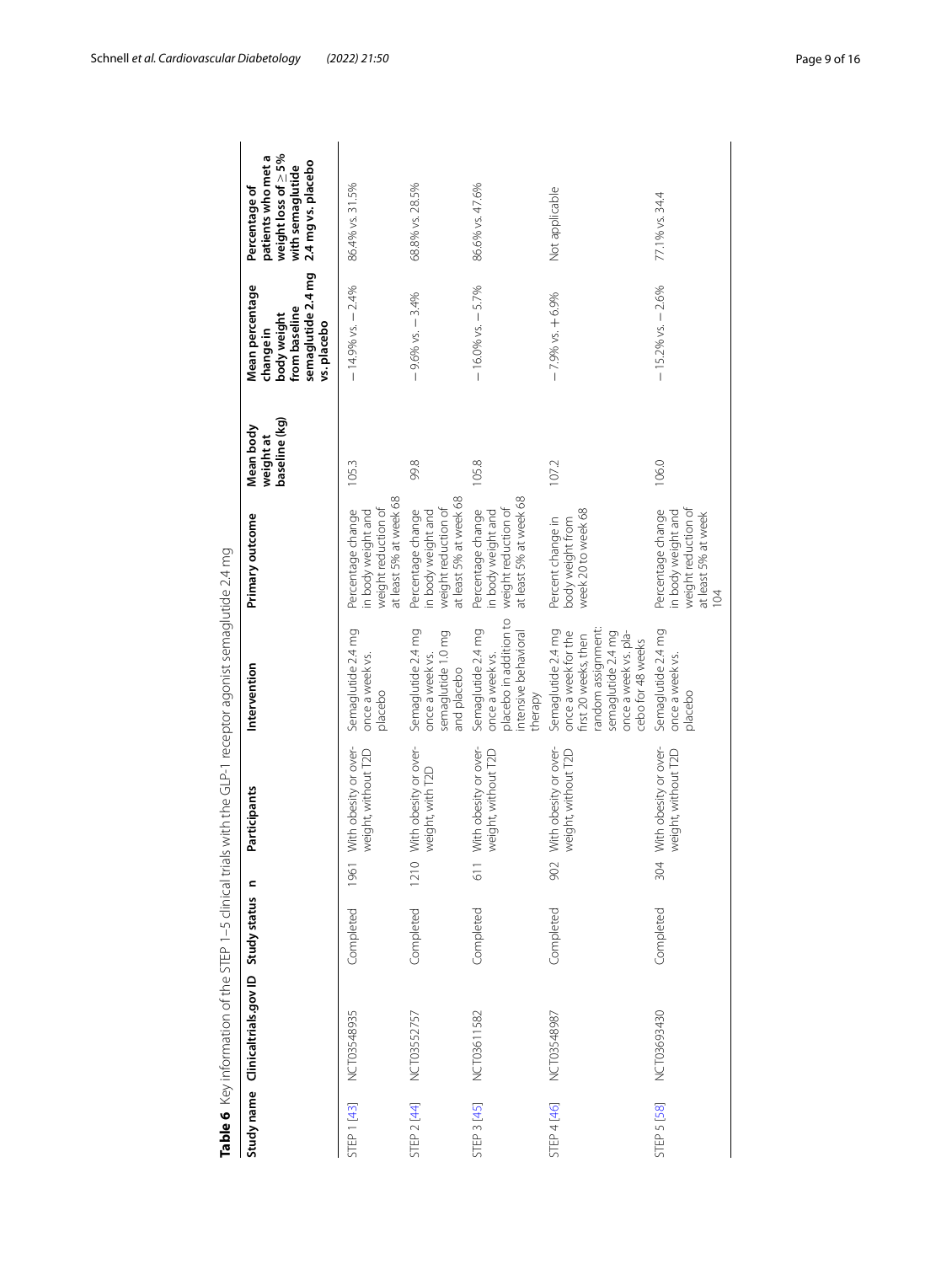and dapaglifozin/empaglifozin simultaneously; loop diuretics are prescribed for fluid retention. The SGLT2is canaglifozin, dapaglifozin, empaglifozin, ertuglifozin and sotaglifozin received the recommendation class I for persons with T2D at risk for CV events. For persons with T2D and HFrEF, dapaglifozin, empaglifozin, and sotagliflozin were recommended (class I). The guidelines emphasize patient profling and phenotyping to personalize medication use and achieve the best possible therapeutic efect [\[59](#page-14-2), [60\]](#page-14-3).

## **The "living guidelines" approach—the future of guideline creation?**

More than 660,000 publications and 5300 registered or ongoing trials related to COVID-19 have been recorded. In the light of constantly and rapidly emerging new research evidence, the publication of systematic reviews including the latest evidence can become a complicated and resource-demanding task that afects the timely update of guidelines. The "living guidelines" approach, meaning the continuous update of the guideline recommendations and sustained by advances in evidence-based medicine and digitalization technology, was developed to tackle this challenge and create trustworthy, timely, and accessible guidelines  $[61, 62]$  $[61, 62]$  $[61, 62]$  $[61, 62]$ . The core of living guidelines are high-quality, accessible systematic reviews that are constantly kept updated (living systematic reviews) and potentially network meta-analyses [\[63\]](#page-14-6). Regarding living guidelines for COVID-19, the WHO, the Australian National COVID-19 Clinical Evidence Taskforce, the National Institute for Health and Care Excellence (NICE) in the UK, and the Association of the Scientifc Medical Societies in Germany (AWMF) in cooperation with COVID-19 evidence ecosystem (CEOsys) used the webbased platform MAGICapp of the nonproft organization MAGIC Evidence Ecosystem Foundation to develop and disseminate COVID-19 living guidelines [\[64](#page-14-7)[–69](#page-14-8)]. Concerning diabetes, the Australian Living Evidence for Diabetes Consortium has already published living guidelines preceding the COVID-19 breakthrough [[62,](#page-14-5) [70\]](#page-14-9).

In 2019, an interdisciplinary experts' panel (Taskforce of the Guideline Workshop) convened to develop strategies to optimize guideline processes in diabetes, CVD, and kidney diseases  $[71]$  $[71]$ . In 2020 The Taskforce initiated a pilot project supporting the creation of evidencebased guidelines for the use of SGLT2is and GLP-1 RAs to manage very high risk T2D patients (presence of both CVD and DKD) using the MAGICapp platform [\[72](#page-14-11)]. Importantly, this guideline was based on a high-quality systematic review and network meta-analysis of these drugs in T2D patients, demonstrating moderate to high certainty evidence for their benefcial efects on cardiorenal outcomes [[73\]](#page-14-12).

One of the Taskforce's conclusions from this successful pilot was to move towards living guidelines for cardiorenal outcomes in diabetes, as demonstrated in the COVID-19 pandemic. The Taskforce will now be included in an update of the above-mentioned systematic review and network meta-analysis. The addition of new CVOT trials, and in particular determining the relative efectiveness of fnerenone, can help the societies update their respective guidelines. The next goal would be for the professional societies to move to living guidelines, based on living systematic reviews with network meta-analysis to inform dynamic and rapid updates of recommendations.

#### **Kidney disease due to diabetes—FIDELITY meta‑analysis**

FIDELITY was designed as a prespecifed individual meta-analysis of the trials FIDELIO-DKD and FIGARO-DKD (data of 13.026 persons with T2D and CKD; median follow up of 3 years)  $[34, 36, 74]$  $[34, 36, 74]$  $[34, 36, 74]$  $[34, 36, 74]$  $[34, 36, 74]$  $[34, 36, 74]$  $[34, 36, 74]$ . The CV outcome was a composite of time to frst occurrence of CV death, nonfatal MI, non-fatal stroke, or HHF. The kidney outcome was a composite of time to frst occurrence of kidney failure, a sustained  $\geq$  57% decrease in eGFR from baseline over 4 weeks, or renal death. The composite CV outcome occurred in 12.7% of the fnerenone-treated group and 14.4% of the placebo-treated group (HR 0.86 [95% CI 0.78–0.95];  $p=0.0018$ ). The relative risk of the composite kidney outcome was signifcantly reduced by 23% with fnerenone (occurrence of a kidney-related event in 5.5% of the individuals who received fnerenone and 7.1% of those treated with a placebo (HR, 0.77 [95% CI 0.67–0.88];  $p = 0.0002$ ). Hyperkalemia leading to permanent treatment discontinuation was more frequent in the fnerenone-treated group than in the placebo group (1.7% vs. 0.6%) [[74](#page-14-13)].

## **DARE‑19 trial**

Since COVID-19 may impair multiple organs, through among others vascular damage, endothelial dysfunction, and infammation resulting in thrombosis and potential organ damage [[75\]](#page-14-14) and knowing the signifcant protec-tive effects of dapagliflozin on the heart and kidney [[25](#page-13-4), [26\]](#page-13-5), the Dapaglifozin in Respiratory failure in patients with COVID-19 trial (DARE-19) was conducted to evaluate the organ-protective efect of dapaglifozin in patients with cardiometabolic risk factors hospitalized with COVID-19 [[76\]](#page-14-15). The trial included patients hospitalized for COVID-19 with at least one cardiometabolic risk factor (i.e., atherosclerotic CVD, hypertension, T2D, HF, and CKD). Key exclusion criteria were critical illness,  $e$ GFR $<$ 25 ml/min/1.73m<sup>2</sup>, T1D, and prior diabetic ketoacidosis. The participants were randomized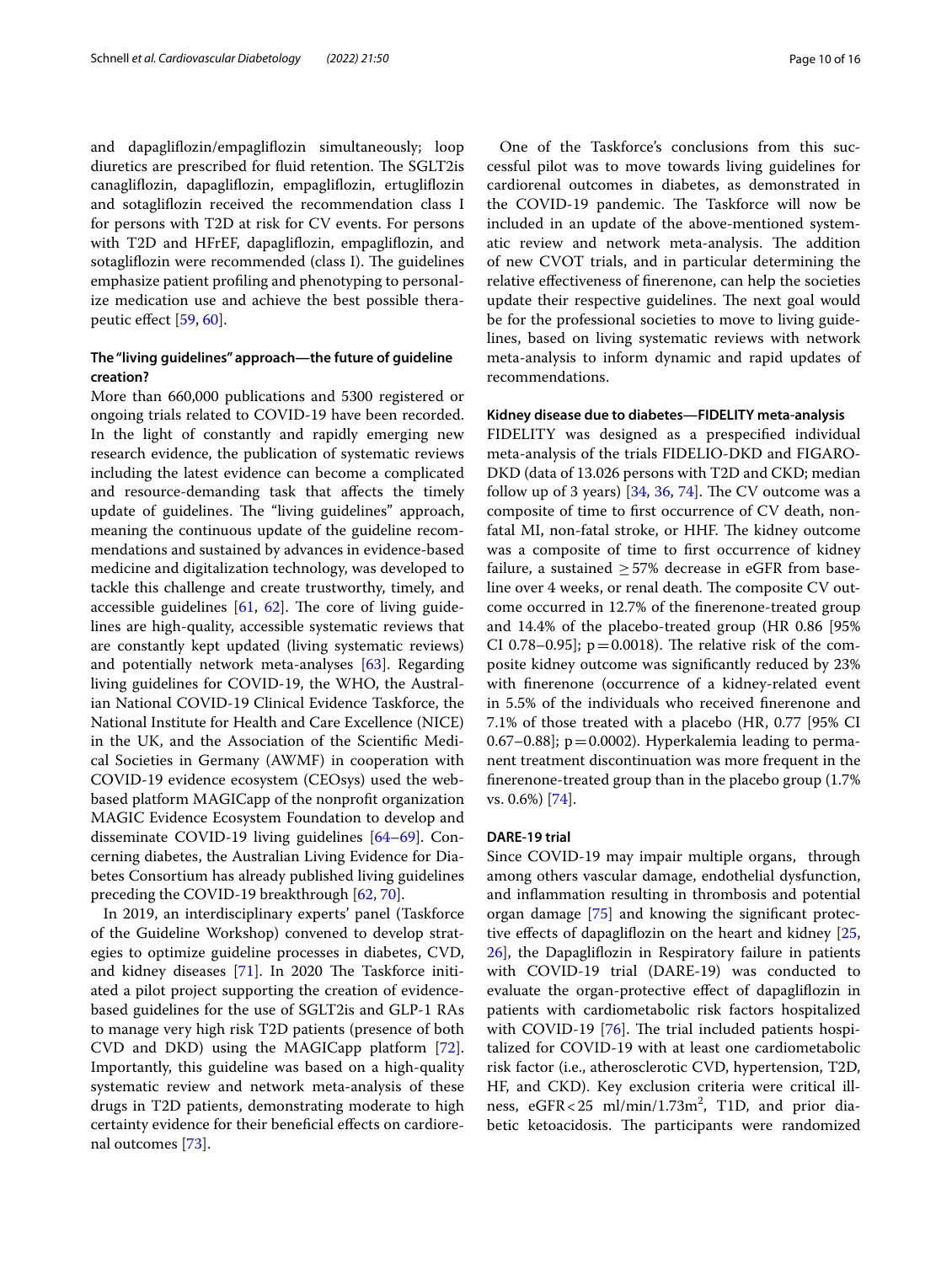to receive dapaglifozin (10 mg/day) or a placebo for 30 days. The trial had dual composite primary endpoints: a prevention endpoint (time to new or worsened organ dysfunction or death from any cause) and a hierarchical recovery endpoint (change in clinical status by day 30). Safety outcomes (in patients who received  $\geq 1$  study medication dose) included serious adverse events, adverse events leading to discontinuation, and adverse events of interest. The prevention endpoint (time to organ dysfunction or death) occurred in 70 patients (11.2%) in the dapaglifozin group, and 86 (13.8%) in the placebo group (HR 0.80 [95% CI 0.58–1.10];  $p=0.17$ ). The primary outcome of recovery (clinical status improvement) was numerically in favor of the dapaglifozin group than the placebo group  $[n=547 (87.5%)$  vs.  $n=532 (85.1%)$ ; however, this was statistically not signifcant (win ratio 1.09 [95% CI 0.97–1.22]; p=0.14). Serious adverse events occurred in 65 (10.6%) of 613 dapaglifozin-treated participants and in 82 (13.3%) of 616 patients who received a placebo [[76\]](#page-14-15). Although some recommendations suggest stopping SGLT2is in case of a COVID-19 infection in people with diabetes [\[77](#page-14-16), [78\]](#page-14-17), the results provided by the DARE-19 trial do not support the discontinuation of SGLT2is as long as patients with COVID-19 and cardiometabolic risk factors are monitored. The DARE-19 results have already led to an update of consensus recommendations on COVID-19 and metabolic disease [[79\]](#page-14-18).

## **Insulins and the glycemic management** *Biosimilar insulins*

The World Health Organization (WHO), the FDA, and the European Medicines Agency (EMA) defne biosimilars as biotherapeutic/biological products/medicines that are highly similar to already approved biotherapeutic/ biological products/medicines [\[80–](#page-14-19)[82\]](#page-14-20). Biosimilar insulins are intended to have the same efect in the human body, at the same dose level, and therefore should be taken in the same way as the original (reference) insulin. Although biosimilar insulins are manufactured using the same human genome sequence as the reference insulin, they cannot be exact copies of the reference insulin due to diferences in the manufacturing process of bio-logics [\[83,](#page-14-21) [84\]](#page-14-22). Minor differences in clinical action may exist, but a biosimilar product only receives regulatory approval after demonstrating its high similarity to the reference product with no meaningful diferences in terms of safety, purity, and potency based on its "totality of evidence"  $[85]$  $[85]$  $[85]$ . This stepwise approach to establish biosimilarity includes comparative assessments, preclinical cell-based and animal studies, and clinical studies in humans. Deviation at the end-stage, including receptor binding, pharmacokinetic and pharmacodynamic studies, and immunogenicity profle, have a critical impact on regulatory decisions [\[86\]](#page-14-24). As adopted in Europe, the USA, and many other strictly regulated countries, these requirements are designed to prevent products of substandard quality from entering the market [\[87,](#page-14-25) [88](#page-14-26)]. Because of the typically shorter development period, biosimilars provide a more cost-efective treatment option [[89\]](#page-14-27). This ensures stronger competitiveness and can improve the afordability and accessibility of persons with diabetes to appropriate insulin therapy.

## *Perspectives of the insulin therapy*

The prospective trial ORIGIN, which involves people with CV risk factors and impaired fasting glucose, impaired glucose tolerance, or T2D, showed a neutral efect of insulin glargine on CV outcomes (risk for nonfatal MI, nonfatal stroke, or death from CV causes and these  $\pm$  revascularization or HHF) and cancer compared to standard-care [\[90](#page-14-28)]. In addition, the DEVOTE trial showed no diference in the risk of 3-point MACE (CV death, nonfatal MI, or nonfatal stroke) between insulin degludec and insulin glargine U100 in persons with T2D at high risk for CV events  $[91]$ . The results of the completed GRADE trial comparing insulin glargine, glimepiride, sitagliptin, and liraglutide in combination with metformin regarding their efficacy and, among others, CVD risk factors have yet to be published, but preliminary results indicate comparable efects of insulin glargine, glimepiride, and sitagliptin concerning the combined CVD endpoint [\[92,](#page-14-30) [93](#page-15-0)].

## *Glycemic management*

Major clinical trials conducted in the last decades regarding diabetes management used the surrogate, long-term marker HbA1c to assess the efficacy of diabetes care in routine clinical care for both T1D and T2D [[94,](#page-15-1) [95](#page-15-2)]. Improvements in HbA1c levels signifcantly reduced the risk of microvascular complications [[94,](#page-15-1) [95](#page-15-2)]. However, in some T2D trials, a tight HbA1c-guided metabolic control led to increased overall mortality, possibly due to a higher rate of hypoglycemic events in the intensive treatment arm [[96](#page-15-3)[–98](#page-15-4)]. By its physiological nature, the HbA1c has some limitations. It does not refect glycemic variability or hypo- and hypoglycemic excursions [[99\]](#page-15-5). Besides, various factors (e.g., hemoglobinopathies, CKD, individual changes in red blood cells lifespan) may lead to interindividual glycation variabilities afecting the accuracy and informative value of HbA1c [\[100,](#page-15-6) [101](#page-15-7)]. Parallel to HbA1c, continuous glucose monitoring (CGM) has seen a strong development over the past decade. The improvements were not only refected in the development of better algorithms and more accurate interstitial sensors [[102–](#page-15-8)[104](#page-15-9)], but also in the standardization of CGM metrics and their clear visualization using a single-page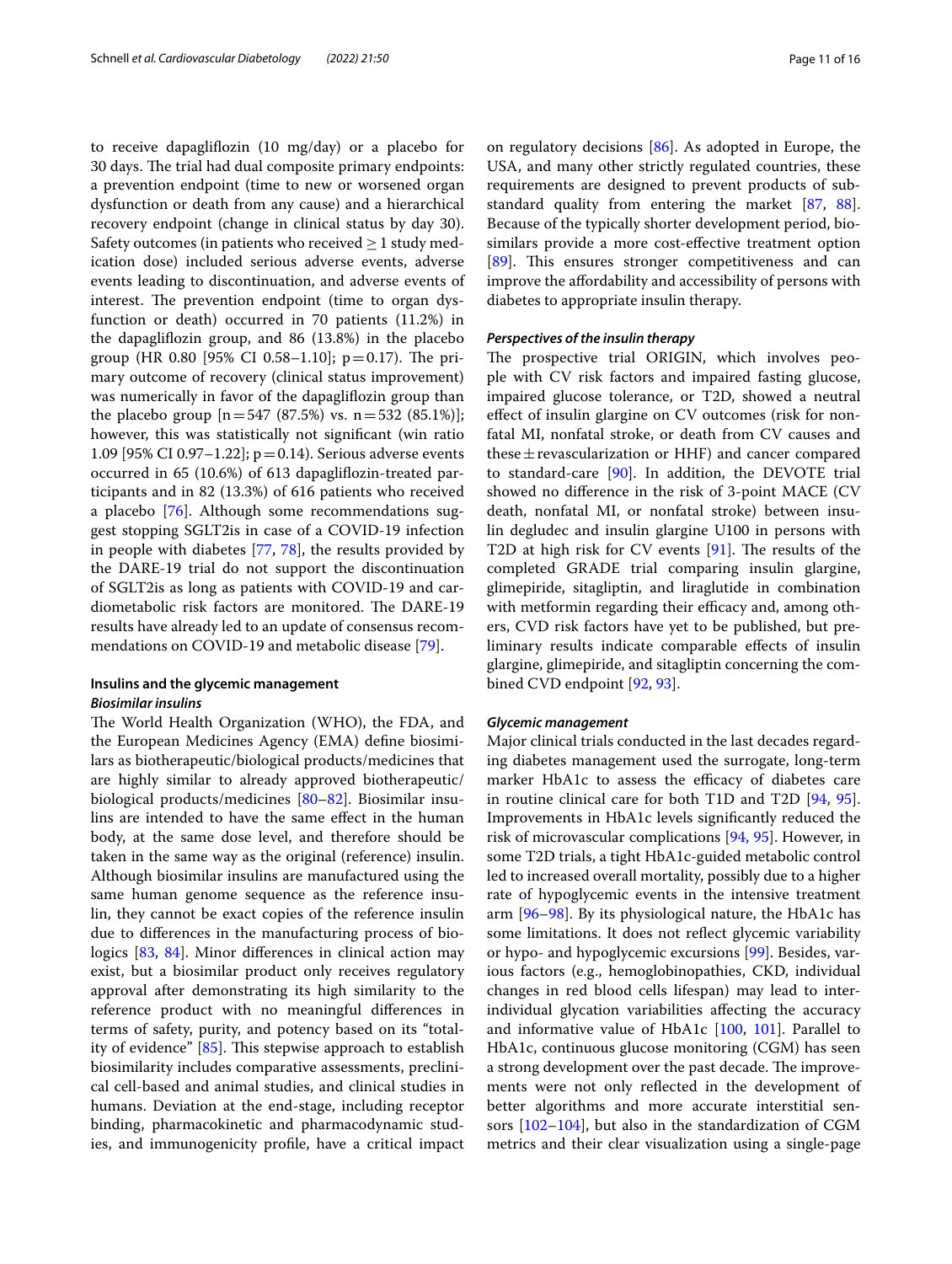report (Ambulatory Glucose Profle (AGP) report) [\[105](#page-15-10)]. Although no results of long-term studies using CGM are available to date, an analysis using data of the seven-point blood glucose found an association of the time in range (TIR) (70–180 mg/dl) and the progression of retinopathy and microalbuminuria in T1D. The retinopathy progression and microalbuminuria outcome increased signifcantly with lesser TIR  $[106]$  $[106]$ . Also, in T2D, a negative correlation between TIR and both diabetic retinopathy and neuropathy was detected [[107,](#page-15-12) [108\]](#page-15-13). A more recent prospective cohort study with 6225 patients with T2D using CGM indicated that a lower TIR correlated with an increased risk of all-cause and CV mortality [\[109](#page-15-14)]. It is also to mention that, in contrast to HbA1c, CGM metrics allow the assessment of glucose variability and hypo- and hyperglycemic excursions [\[105](#page-15-10)]. Regarding regulatory measures, the American Diabetes Association (ADA), in its Standard of Medical Care in Diabetes, 2021 referred, that glycemic control is assessable by HbA1c measurement, CGM, and self-monitoring of blood glucose (SMBG) and attributed CGM an essential role in both T1D and T2D [\[110](#page-15-15)]. In 2018 the FDA approved the frst CGM system with a fully implantable glucose sensor [[111\]](#page-15-16) and, in 2020, expanded the availability and capability of non-invasive remote monitoring devices, including CGM systems, because of the COVID-19 pandemic [[112\]](#page-15-17). This evolution indicates the growing importance of CGM in diabetes management alongside HbA1c.

## **Conclusion**

The 7th Cardiovascular Outcome Trial (CVOT) Summit on Cardiovascular, Renal and Glycemic Outcomes offered an interactive and multi-disciplinary platform to discuss key results of recently published trials. The virtual format enabled attendants from 88 countries to participate. The summit covered two CVOTs (FIGARO-DKD and AMPLITUDE-O) and one HF trial (EMPEROR-Preserved). In addition, glycemic (SURPASS 1–5) and overweight/obesity outcome trials (STEP 1–5) were discussed. The meeting provided novel data, insights, strategies, and guidelines for specialists and primary care for the management of diabetes, obesity, HF, CV, and kidney disease. In-depth discussions and presentations of upcoming CV, kidney, HF, glycemic, and obesity trials will be resumed at the 8th edition of the CVOT Summit, which will be held virtually on November 10–11, 2022 ([https://www.cvot.org\)](https://www.cvot.org).

#### **Abbreviations**

ACEi: Angiotensin-converting-enzyme inhibitor; ADA: American Diabetes Association; AGP: Ambulatory Glucose Profle; ARB: Angiotensin-receptor blocker; ARNI: Angiotensin receptor-neprilysin inhibitor; AWMF: Arbeitsge‑ meinschaft der Wissenschaftlichen Medizinischen Fachgesellschaften; BMI: Body mass index; CGM: Continuous glucose monitoring; CI: Confdence interval; CKD: Chronic kidney disease; CV: Cardiovascular; CVD: Cardiovascular disease; CVOT: Cardiovascular outcome trial; DKD: Kidney disease due to diabetes; DPP-4i: Dipeptidylpeptidase-4 inhibitor; eGFR: Estimated glomerular fltration rate; EMA: European Medicines Agency; ESC: European Society of Cardiology; FDA: U.S. Food and Drug Administration; GIP: Glucose-dependent insulinotropic polypeptide; GLP-1 RA: Glucagon-like peptide-1 receptor agonist; HbA1c: Glycated hemoglobin 1Ac; HF: Heart failure; HFmrEF: Heart failure with mildly reduced ejection fraction; HFpEF: Heart failure with preserved ejection fraction; HFrEF: Heart failure with reserved ejection fraction; HHF: Hospitalization for heart failure; HR: Hazard ratio; IDF: International diabetes federation; KCCQ: Kansas City Cardiomyopathy Questionnaire; LVEF: Left ventricular ejection fraction; MACE: Major adverse cardiovascular event; MI: Myocardial infarction; MRA: Mineralocorticoid receptor antagonist; NICE: National Institute for Health and Care Excellence; NYHA: New York Heart Association; RAS: Renin-angiotensin system; SC: Subcutaneous; SGLT2i: Sodium–glucose cotransporter-2 inhibitor; SMBG: Self-monitoring of blood glucose; T1D: Type 1 diabetes mellitus; T2D: Type 2 diabetes mellitus; TIR: Time in Range; UACR: Urine albumin-to-creatinine ratio; WHO: World Health Organization.

#### **Acknowledgements**

We would like to thank all speakers and participants of the 7th CVOT Summit for their active involvement in the scientifc discussions leading to the present report. We also like to thank Dr. Badreddine Mecheri, Sciarc GmbH, for his writ‑ ing and editorial support of the manuscript. Moreover, we want to acknowledge the industry for their support of the summit.

#### **Authors' contributions**

OS, TB, RB, MB, MB, FB, RDC, AC, TF, FG, BG, HJLH, BI, LJ, MK, NL, ML, NM, MN, HWR, GMCR, PR, LR, FS, PMSD, POV, TV, CW, CW, and ES contributed to the discussion and content of the report. All authors read and approved the fnal manuscript.

#### **Funding**

No funding supported the generation of this manuscript.

#### **Availability of data and materials**

Data sharing not applicable to this article as no datasets were generated during the current study.

#### **Declarations**

**Ethics approval and consent to participate**

Not applicable.

## **Consent for publication**

Not applicable.

#### **Competing interests**

The following authors declare competing interests: OS (Oliver Schnell): Astra-Zeneca, Bayer, Boehringer Ingelheim, Grünethal, Lilly, MSD, Mundipharma, Novo Nordisk, Roche, Sanof, Wörwag. RB (Richard Bergenstal): Richard M. Bergenstal, MD has received research support, acted as a consultant, or been on the scientifc advisory board for Abbott Diabetes Care, Ascensia, Bigfoot Biomedical, CeQur, DexCom, Eli Lilly, Hygieia, Insulet, Medtronic, Novo Nordisk, Onduo, Sanof, United Healthcare and Zealand. Dr. Bergenstal's employer, non-proft HealthPartners Institute, contracts for his services and he receives no personal income for these services. MB (Matthias Blüher): Honoraria as a consultant and speaker from Amgen, AstraZeneca, Bayer, Boehringer-Ingelheim, Daiichi-Sankyo, Lilly, Novo Nordisk, Novartis, Pfizer, and Sanofi. MB (Michael Böhm): Research support (DFG, SFB-TTR 219, S-01): Deutsche Forschungsgemeinschaft; Speakers honoraria: Abbott, Amgen, Astra Zeneca, Bayer, Boehringer-Ingelheim, Bristol Myers Squibb, Cytokinetics, Edwards, Medtronic, Novartis, Servier, Vifor; Advisory board: Amgen, Bayer, Boehringer Ingelheim, Cytokinetics, Edwards, Medtronic, Novartis, Pfzer, ReCor, Servier, Vifor. HJLH (Hiddo Heerspink): Payments to my institution: AstraZeneca, Boehringer Ingelheim, Janssen, Novo Nordisk; Payments for consultancy to my institution: Dr. L Heerspink reports consulting fees from AstraZeneca, Abbvie, Boehringer Ingelheim, CSL Behring, Bayer, Chinook, Dimerix, Gilead, Goldfnch, Merck, Novo Nordisk, Janssen, Travere Pharmaceuticals; Payment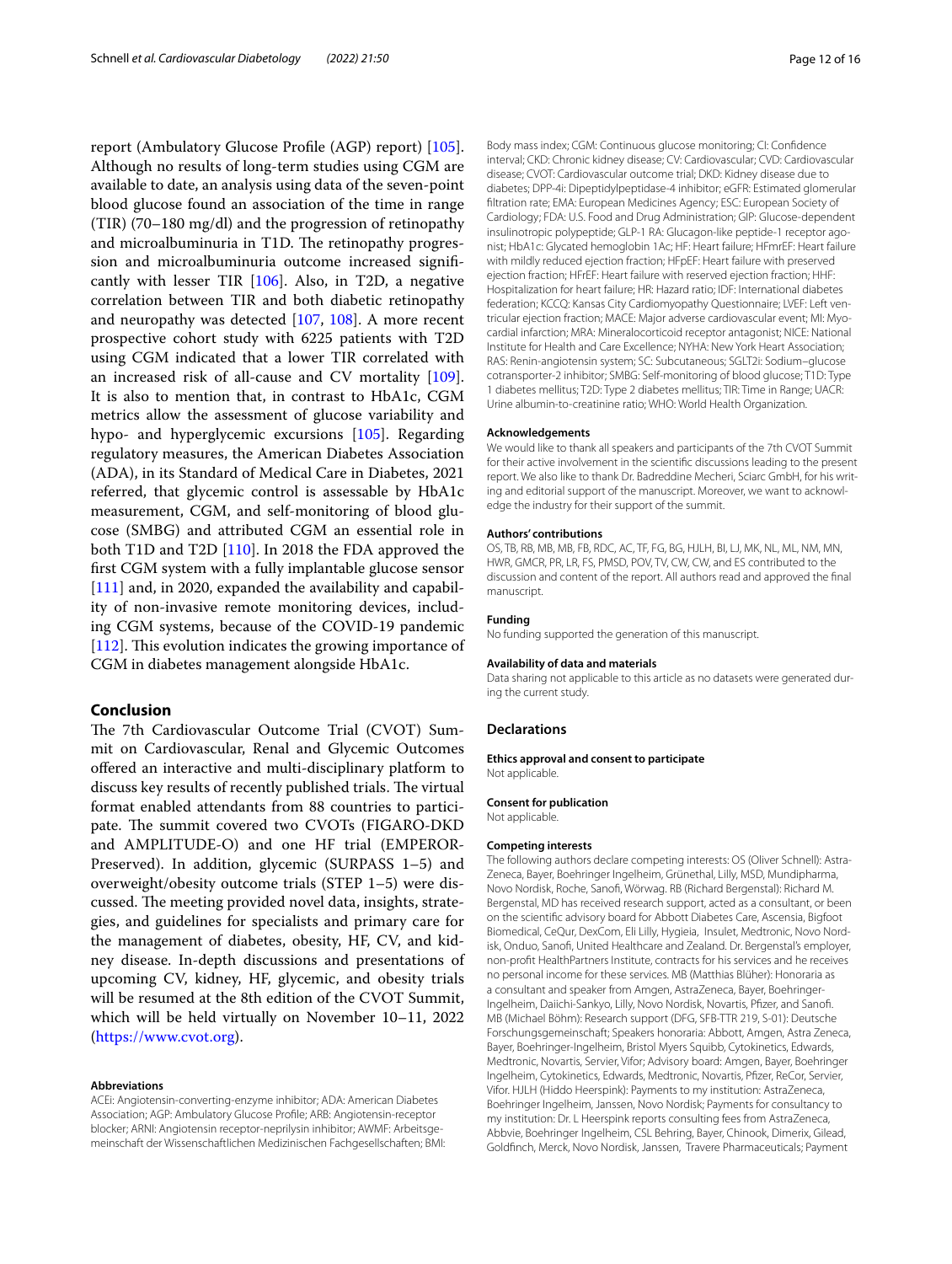or honoraria for lectures, presentations, speakers bureaus, manuscript writing or educational events: Institution: AstraZeneca. BI (Baruch Itzhak): Advisory Board, Consultancy, Lectures: Novo Nordisk, Sanof, Eli Lilly, Bayer, AstraZeneca, Boehringer Ingelheim, Merck Sharp & Dohme, Pfzer, Roche Diagnostic, and Medtronic. MK (Mikhail Kosiborod): Research Grant: Astra Zeneca, Boehringer Ingelheim; Consultant/Advisory Board: Alnylam, Amgen, Applied Therapeutics, Astra Zeneca, Bayer, Boehringer Ingelheim, Cytokinetics, Eli Lilly, Esperion Therapeutics, Janssen, Lexicon, Merck (Diabetes and Cardiovascular), Novo Nordisk, Pharmacosmos, Sanof, Vifor Pharma; Other Research Support: Astra Zeneca; Honorarium: Astra Zeneca, Boehringer Ingelheim, Novo Nordisk. NM (Nikolaus Marx): Speaker: Abbott, AstraZeneca, Bayer, Boehringer Ingelheim / Lilly, Bristol-Myers Squibb, Novo Nordisk, Sanof Aventis; Consultant: AstraZeneca, Bayer, Boehringer Ingelheim / Lilly, MSD, Novo Nordisk; Grant support: Boehringer Ingelheim, MSD. PR (Peter Rossing): Consultancy and/or speaking fees (to his institution) from Astellas, AstraZeneca, Bayer, Boehringer Ingelheim, Eli Lilly, Gilead, MSD, Mundipharma, Novo Nordisk, Vifor, and Sanof Aventis: Research grants from AstraZeneca and Novo Nordisk. LR (Lars Rydén): The authors declare that they have no competing interests. PMSD (Petra-Maria Schumm-Draeger): Grant to institution; Consulting fees: AstraZeneca, Boehringer Ingelheim, Novo Nordisk, Sanof, Lilly; Payment or honoraria for lectures, presentations, speakers bureaus, manuscript writing or educational events: Boehringer Ingelheim, AstraZeneca, Lilly, Novo Nordisk, Sanof, Hexal, AristoPharma, MSD, Berlin Chemie, Merck, GSK, BMS; Participation on a Data Safety Monitoring Board or Advisory Board: Sanof, Novo Nordisk, Boehringer Ingelheim, Merck, BMS, AstraZeneca, GSK; Executive Board: European Federation of Internal Medicine; Leadership and executive board: German Society of Internal Medicine; Executive board: Professional German Society of Internal Medicine. POV (Per Olav Vandvik): CEO of MAGIC Evidence Ecosystem Foundation, responsible for MAGICapp as a platform to produce, publish and dynamically update guidelines. MAGIC supports WHO, NICE and other organisations in living guidelines. CW (Christoph Wanner): Grants to institution: Idorsia, Sanofi and Boehringer Ingelheim; Consulting fees: AstraZeneca, Boehringer Ingelheim, Idorsia, Bayer, GILEAD, GSK, and MSD; Payment or honoraria for lectures, presentations, speakers bureaus, manuscript writing or educational events: Boehringer Ingelheim, AstraZeneca, FMC, Chiesi, Lilly, and Vifor; Participation on Data Safety Monitoring Board or Advisory Board: Sanof and the Australasian Kidney Trials Network; Leadership: European Renal Association. TB (Tadej Battelino), FB (Frank Brosius), RDC (Richard D. Carr), AC (Antonio Ceriello), TF (Thomas Forst), FG (Francesco Giorgino), BC (Bruno Guerci), LJ (Linong Ji), NL (Nebojša Lalić), ML (Michael Lehrke), MN (Michael Nauck), HWR (Helena W. Rodbard), GMCR (Giuseppe M.C. Rosano), FS (Francesca Santilli), TV (Tina Vilsbøll), CW (Carol Wysham), ES (Eberhard Standl) did not declare any competing interests.

#### **Author details**

<sup>1</sup> Forschergruppe Diabetes e. V., Helmholtz Center Munich, Ingolstaedter Landstraße 1, 85764 Munich, Germany. <sup>2</sup>University Medical Center, Ljubljana, Slovenia. <sup>3</sup>University Children's Hospital, Ljubljana, Slovenia. <sup>4</sup>Faculty of Medicine, University of Ljubljana, Ljubljana, Slovenia. <sup>5</sup>International Diabetes Center at Park Nicollet, Health Partners, Minneapolis, MN, USA. <sup>6</sup>Department of Medicine, University of Leipzig, Leipzig, Germany. <sup>7</sup> Klinik für Innere Medizin III, Universitätsklinikum des Saarlandes, Saarland University, Homburg, Germany. <sup>8</sup>College of Medicine, University of Arizona, Tuscon, AZ, USA. <sup>9</sup>University College London, London, UK. 10IRCCS MultiMedica, Milan, Italy. 11CRS Clinical Research Services Mannheim GmbH, Mannheim, Germany. <sup>12</sup> Department of Emergency and Organ Transplantation, University of Bari Aldo Moro, Bari, Italy. 13Department of Endocrinology Diabetology and Nutrition, Nancy University Hospital, Nancy, France.<sup>14</sup>Faculty of Medicine, University of Lorraine, Vandoeuvre-lès-Nancy, France. <sup>15</sup> Department of Clinical Pharmacy and Pharmacology, University Medical Center Groningen, University of Groningen, Groningen, The Netherlands. 16Clalit Health Services and Technion Faculty of Medicine, Haifa, Israel. <sup>17</sup> Peking University People's Hospital, Xicheng District, Beijing, China. 18Cardiometabolic Center of Excellence, University of Missouri-Kansas City, Kansas City, MO, USA. 19Faculty of Medicine, Clinic for Endocrinology, Diabetes and Metabolic Diseases, University Clinical Center of Serbia, University of Belgrade, Belgrade, Serbia.<sup>20</sup>Department of Internal Medicine I, University Hospital Aachen, Aachen, Germany. 21Diabetes Division, Katholisches Klinikum Bochum, St. Josef‑Hospital, Ruhr University Bochum, Bochum, Germany. 22Endocrine and Metabolic Consultants, Rockville, MD, USA. <sup>23</sup> Department of Medical Sciences, IRCCS, Rome, Italy. <sup>24</sup> Steno Diabetes Center Copenhagen, Herlev, Denmark.<sup>25</sup> Department of Clinical Medicine,

University of Copenhagen, Copenhagen, Denmark.<sup>26</sup>Department of Medicine K2, Karolinska Institute, Stockholm, Sweden. 27Department of Medicine and Aging, Hospital and, University of Chieti, Chieti, Italy. <sup>28</sup>Centre Internal Medicine Fünf Höfe, Munich, Germany. <sup>29</sup> Department of Medicine, Lovisenberg Diaconal Hospital, Oslo, Norway. <sup>30</sup> Center for Diabetes Research, Gentofte Hospital, University of Copenhagen, Hellerupn, Denmark. 31University Hospital of Würzburg, Würzburg, Germany. <sup>32</sup> Section of Endocrinology and Metabolism, MultiCare Rockwood Clinic, Spokane, WA, USA.

#### Received: 8 March 2022 Accepted: 14 March 2022 Published online: 08 April 2022

#### <span id="page-12-0"></span>**References**

- 1. International Diabetes Federation. IDF diabetes atlas, 10th edn. Brussels, Belgium. 2021.<https://www.diabetesatlas.org>. Accessed 22 Feb 2022.
- <span id="page-12-1"></span>2. Sun H, Saeedi P, Karuranga S, Pinkepank M, Ogurtsova K, Duncan BB, et al. IDF diabetes atlas: global, regional and country-level diabetes prevalence estimates for 2021 and projections for 2045. Diabetes Res Clin Pract. 2021;183: 109119.
- <span id="page-12-2"></span>3. Leitner DR, Frühbeck G, Yumuk V, Schindler K, Micic D, Woodward E, et al. Obesity and type 2 diabetes: two diseases with a need for combined treatment strategies—EASO can lead the way. Obes Facts. 2017;10(5):483–92.
- <span id="page-12-3"></span>4. Long AN, Dagogo-Jack S. Comorbidities of diabetes and hypertension: mechanisms and approach to target organ protection. J Clin Hypertens. 2011;13(4):244–51.
- <span id="page-12-4"></span>5. Einarson TR, Acs A, Ludwig C, Panton UH. Prevalence of cardiovascular disease in type 2 diabetes: a systematic literature review of scientifc evidence from across the world in 2007–2017. Cardiovasc Diabetol. 2018;17(1):83.
- <span id="page-12-5"></span>6. Sarwar N, Gao P, Seshasai SR, Gobin R, Kaptoge S, Emerging Risk Factors C, et al. Diabetes mellitus, fasting blood glucose concentration, and risk of vascular disease: a collaborative meta-analysis of 102 prospective studies. Lancet. 2010;375(9733):2215–22.
- <span id="page-12-6"></span>7. Schmidt C, Reitzle L, Paprott R, Bätzing J, Holstiege J. Diabetes mellitus and comorbidities—a cross-sectional study with control group based on nationwide ambulatory claims data. 2021(2):19–35.
- <span id="page-12-7"></span>8. Ziegler D, Papanas N, Vinik AI, Shaw JE. Epidemiology of polyneuropathy in diabetes and prediabetes. Handb Clin Neurol. 2014;126:3–22.
- <span id="page-12-8"></span>9. Alicic RZ, Rooney MT, Tuttle KR. Diabetic kidney disease: challenges, progress, and possibilities. Clin J Am Soc Nephrol. 2017;12(12):2032–45.
- <span id="page-12-9"></span>10. American Diabetes Association. Standards of medical care in diabetes—2021. Diabetes Care. 2021;44(1):S1–232.
- <span id="page-12-10"></span>11. Wen CP, Chang CH, Tsai MK, Lee JH, Lu PJ, Tsai SP, et al. Diabetes with early kidney involvement may shorten life expectancy by 16 years. Kidney Int. 2017;92(2):388–96.
- <span id="page-12-11"></span>12. Regier EE, Venkat MV, Close KL. More than 7 years of hindsight: revisiting the FDA's 2008 guidance on cardiovascular outcomes trials for type 2 diabetes medications. Clin Diabetes. 2016;34(4):173–80.
- <span id="page-12-12"></span>13. U.S. Food and Drug Administration. Guidance for industry diabetes mellitus—evaluating cardiovascular risk in new antidiabetic therapies to treat type 2 diabetes. 2008. [https://www.fda.gov/media/71297/downl](https://www.fda.gov/media/71297/download) [oad.](https://www.fda.gov/media/71297/download) Accessed 22 Feb 2022.
- <span id="page-12-13"></span>14. Scirica BM, Bhatt DL, Braunwald E, Steg PG, Davidson J, Hirshberg B, et al. Saxagliptin and cardiovascular outcomes in patients with type 2 diabetes mellitus. N Engl J Med. 2013;369(14):1317–26.
- 15. Green JB, Bethel MA, Armstrong PW, Buse JB, Engel SS, Garg J, et al. Efect of sitagliptin on cardiovascular outcomes in type 2 diabetes. N Engl J Med. 2015;373(3):232–42.
- 16. White WB, Cannon CP, Heller SR, Nissen SE, Bergenstal RM, Bakris GL, et al. Alogliptin after acute coronary syndrome in patients with type 2 diabetes. N Engl J Med. 2013;369(14):1327–35.
- 17. Rosenstock J, Perkovic V, Johansen OE, Cooper ME, Kahn SE, Marx N, et al. Efect of linagliptin vs placebo on major cardiovascular events in adults with type 2 diabetes and high cardiovascular and renal risk: the CARMELINA randomized clinical trial. JAMA. 2019;321(1):69–79.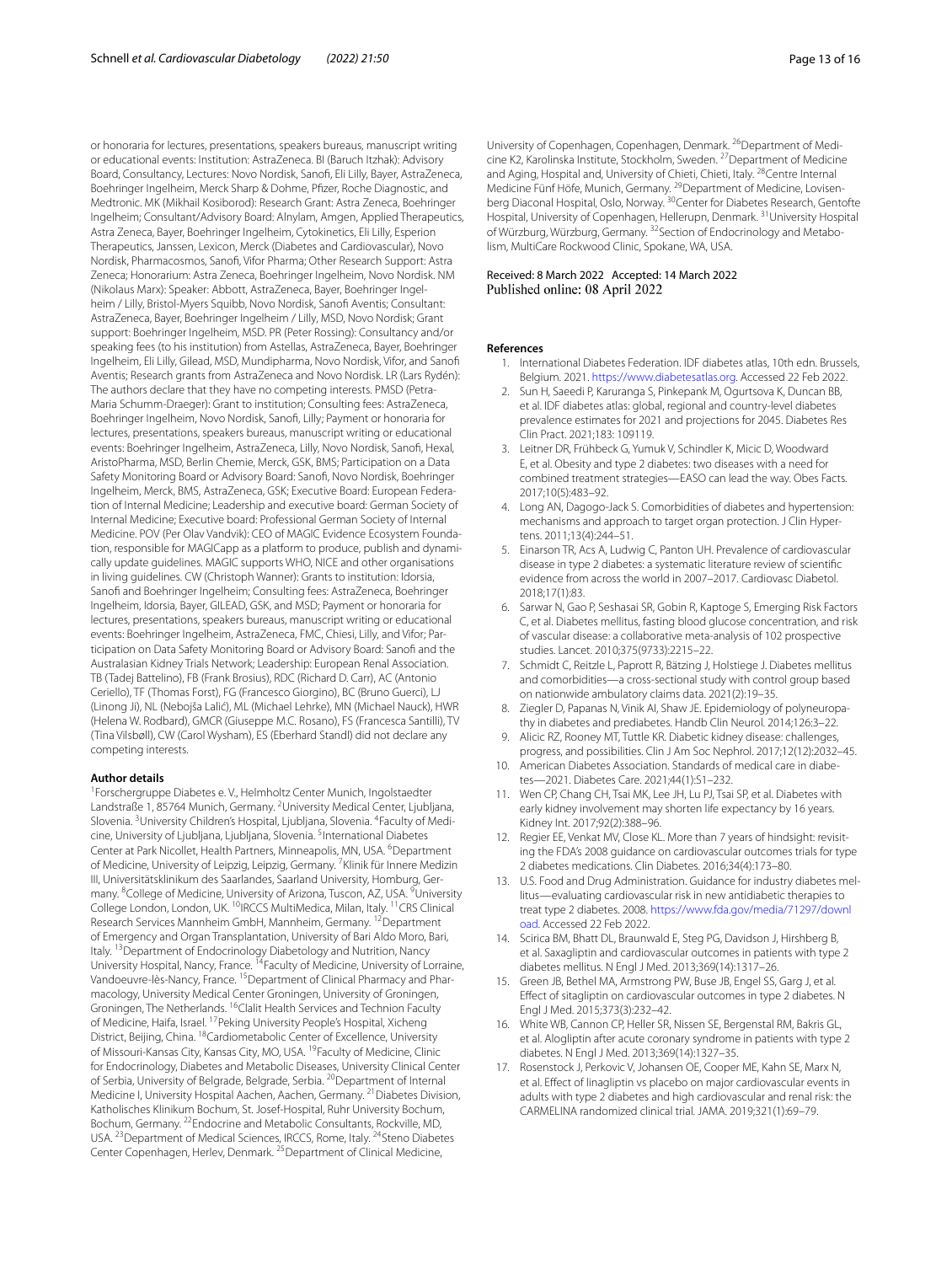- <span id="page-13-0"></span>18. Rosenstock J, Kahn SE, Johansen OE, Zinman B, Espeland MA, Woerle HJ, et al. Effect of linagliptin vs glimepiride on major adverse cardiovascular outcomes in patients with type 2 diabetes: the CAROLINA randomized clinical trial. JAMA. 2019;322(12):1155–66.
- <span id="page-13-1"></span>19. Neal B, Perkovic V, Mahafey KW, de Zeeuw D, Fulcher G, Erondu N, et al. Canaglifozin and cardiovascular and renal events in type 2 diabetes. N Engl J Med. 2017;377(7):644–57.
- 20. Wiviott SD, Raz I, Bonaca MP, Mosenzon O, Kato ET, Cahn A, et al. Dapaglifozin and cardiovascular outcomes in type 2 diabetes. N Engl J Med. 2019;380(4):347–57.
- 21. Zinman B, Wanner C, Lachin JM, Fitchett D, Bluhmki E, Hantel S, et al. Empagliflozin, cardiovascular outcomes, and mortality in type 2 diabetes. N Engl J Med. 2015;373(22):2117–28.
- 22. Cannon CP, Pratley R, Dagogo-Jack S, Mancuso J, Huyck S, Masiukiewicz U, et al. Cardiovascular outcomes with ertuglifozin in type 2 diabetes. N Engl J Med. 2020;383(15):1425–35.
- <span id="page-13-2"></span>23. Bhatt DL, Szarek M, Pitt B, Cannon CP, Leiter LA, McGuire DK, et al. Sotaglifozin in patients with diabetes and chronic kidney disease. N Engl J Med. 2020;384:129–39.
- <span id="page-13-3"></span>24. Perkovic V, Jardine MJ, Neal B, Bompoint S, Heerspink HJL, Charytan DM, et al. Canaglifozin and renal outcomes in type 2 diabetes and nephropathy. N Engl J Med. 2019;380(24):2295–306.
- <span id="page-13-4"></span>25. Heerspink HJL, Stefánsson BV, Correa-Rotter R, Chertow GM, Greene T, Hou F-F, et al. Dapaglifozin in patients with chronic kidney disease. N Engl J Med. 2020;383:1436–46.
- <span id="page-13-5"></span>26. McMurray JJV, Solomon SD, Inzucchi SE, Kober L, Kosiborod MN, Martinez FA, et al. Dapaglifozin in patients with heart failure and reduced ejection fraction. N Engl J Med. 2019;381(21):1995–2008.
- 27. Packer M, Anker SD, Butler J, Filippatos G, Pocock SJ, Carson P, et al. Cardiovascular and renal outcomes with empaglifozin in heart failure. N Engl J Med. 2020;383:1413–24.
- <span id="page-13-6"></span>28. Bhatt DL, Szarek M, Steg PG, Cannon CP, Leiter LA, McGuire DK, et al. Sotaglifozin in patients with diabetes and recent worsening heart failure. N Engl J Med. 2020;384:117–28.
- <span id="page-13-7"></span>29. Hernandez AF, Green JB, Janmohamed S, D'Agostino RB Sr, Granger CB, Jones NP, et al. Albiglutide and cardiovascular outcomes in patients with type 2 diabetes and cardiovascular disease (harmony outcomes): a double-blind, randomised placebo-controlled trial. Lancet. 2018;392(10157):1519–29.
- 30. Holman RR, Bethel MA, Mentz RJ, Thompson VP, Lokhnygina Y, Buse JB, et al. Efects of once-weekly exenatide on cardiovascular outcomes in type 2 diabetes. N Engl J Med. 2017;377(13):1228–39.
- 31. Marso SP, Daniels GH, Brown-Frandsen K, Kristensen P, Mann JF, Nauck MA, et al. Liraglutide and cardiovascular outcomes in type 2 diabetes. N Engl J Med. 2016;375(4):311–22.
- 32. Pfefer MA, Claggett B, Diaz R, Dickstein K, Gerstein HC, Kober LV, et al. Lixisenatide in patients with type 2 diabetes and acute coronary syndrome. N Engl J Med. 2015;373(23):2247–57.
- <span id="page-13-8"></span>33. Marso SP, Bain SC, Consoli A, Eliaschewitz FG, Jodar E, Leiter LA, et al. Semaglutide and cardiovascular outcomes in patients with type 2 diabetes. N Engl J Med. 2016;375(19):1834–44.
- <span id="page-13-9"></span>34. Bakris GL, Agarwal R, Anker SD, Pitt B, Ruilope LM, Rossing P, et al. Efect of fnerenone on chronic kidney disease outcomes in type 2 diabetes. N Engl J Med. 2020;383:2219–29.
- <span id="page-13-10"></span>35. Gerstein HC, Sattar N, Rosenstock J, Ramasundarahettige C, Pratley R, Lopes RD, et al. Cardiovascular and renal outcomes with efpeglenatide in type 2 diabetes. N Engl J Med. 2021;385(10):896–907.
- <span id="page-13-11"></span>36. Pitt B, Filippatos G, Agarwal R, Anker SD, Bakris GL, Rossing P, et al. Cardiovascular events with fnerenone in kidney disease and type 2 diabetes. N Engl J Med. 2021;385(24):2252–63.
- <span id="page-13-12"></span>37. Anker SD, Butler J, Filippatos G, Ferreira JP, Bocchi E, Böhm M, et al. Empaglifozin in heart failure with a preserved ejection fraction. N Engl J Med. 2021;385(16):1451–61.
- <span id="page-13-13"></span>38. Rosenstock J, Wysham C, Frías JP, Kaneko S, Lee CJ, Fernández Landó L, et al. Efficacy and safety of a novel dual GIP and GLP-1 receptor agonist tirzepatide in patients with type 2 diabetes (SURPASS-1): a doubleblind, randomised, phase 3 trial. Lancet. 2021;398(10295):143–55.
- <span id="page-13-23"></span>39. Frías JP, Davies MJ, Rosenstock J, Pérez Manghi FC, Fernández Landó L, Bergman BK, et al. Tirzepatide versus semaglutide once weekly in patients with type 2 diabetes. N Engl J Med. 2021;385(6):503–15.
- <span id="page-13-24"></span>40. Ludvik B, Giorgino F, Jódar E, Frias JP, Fernández Landó L, Brown K, et al. Once-weekly tirzepatide versus once-daily insulin degludec as add-on to metformin with or without SGLT2 inhibitors in patients with type 2 diabetes (SURPASS-3): a randomised, open-label, parallel-group, phase 3 trial. Lancet. 2021;398(10300):583–98.
- <span id="page-13-25"></span>41. Del Prato S, Kahn SE, Pavo I, Weerakkody GJ, Yang Z, Doupis J, et al. Tirzepatide versus insulin glargine in type 2 diabetes and increased car‑ diovascular risk (SURPASS-4): a randomised, open-label, parallel-group, multicentre, phase 3 trial. Lancet. 2021;398(10313):1811–24.
- <span id="page-13-14"></span>42. Dahl D, Onishi Y, Norwood P, Huh R, Bray R, Patel H, et al. Efect of subcutaneous tirzepatide vs placebo added to titrated insulin glargine on glycemic control in patients with type 2 diabetes: the SURPASS-5 randomized clinical trial. JAMA. 2022;327(6):534–45.
- <span id="page-13-15"></span>43. Wilding JPH, Batterham RL, Calanna S, Davies M, Van Gaal LF, Lingvay I, et al. Once-weekly semaglutide in adults with overweight or obesity. N Engl J Med. 2021;384(11):989–1002.
- <span id="page-13-26"></span>44. Davies M, Færch L, Jeppesen OK, Pakseresht A, Pedersen SD, Perreault L, et al. Semaglutide 2.4 mg once a week in adults with overweight or obesity, and type 2 diabetes (STEP 2): a randomised, doubleblind, double-dummy, placebo-controlled, phase 3 trial. Lancet. 2021;397(10278):971–84.
- <span id="page-13-27"></span>45. Wadden TA, Bailey TS, Billings LK, Davies M, Frias JP, Koroleva A, et al. Efect of subcutaneous semaglutide vs placebo as an adjunct to intensive behavioral therapy on body weight in adults with overweight or obesity: the STEP 3 randomized clinical trial. JAMA. 2021;325(14):1403–13.
- <span id="page-13-16"></span>46. Rubino D, Abrahamsson N, Davies M, Hesse D, Greenway FL, Jensen C, et al. Efect of continued weekly subcutaneous semaglutide vs placebo on weight loss maintenance in adults with overweight or obesity: the STEP 4 randomized clinical trial. JAMA. 2021;325(14):1414–25.
- <span id="page-13-17"></span>47. Schnell O, Standl E, Cos X, Heerspink HJL, Itzhak B, Lalic N, et al. Report from the 5th cardiovascular outcome trial (CVOT) summit. Cardiovasc Diabetol. 2020;19(1):47.
- 48. Schnell O, Standl E, Catrinoiu D, Itzhak B, Lalic N, Rahelic D, et al. Report from the 4th cardiovascular outcome trial (CVOT) summit of the diabetes & cardiovascular disease (D&CVD) EASD study group. Cardiovasc Diabetol. 2019;18(1):30.
- 49. Schnell O, Standl E, Catrinoiu D, Genovese S, Lalic N, Lalic K, et al. Report from the 3rd cardiovascular outcome trial (CVOT) summit of the diabetes & cardiovascular disease (D&CVD) EASD study group. Cardiovasc Diabetol. 2018;17(1):30.
- 50. Schnell O, Standl E, Catrinoiu D, Genovese S, Lalic N, Skra J, et al. Report from the 2nd cardiovascular outcome trial (CVOT) summit of the diabetes and cardiovascular disease (D&CVD) EASD study group. Cardiovasc Diabetol. 2017;16(1):35.
- 51. Schnell O, Standl E, Catrinoiu D, Genovese S, Lalic N, Skra J, et al. Report from the 1st cardiovascular outcome trial (CVOT) summit of the diabetes & cardiovascular disease (D&CVD) EASD study group. Cardiovasc Diabetol. 2016;15:33.
- <span id="page-13-18"></span>52. Schnell O, Cos X, Cosentino F, Forst T, Giorgino F, Heersprink HJL, et al. Report from the CVOT summit 2020: new cardiovascular and renal outcomes. Cardiovasc Diabetol. 2021;20(1):75.
- <span id="page-13-19"></span>53. Anker SD, Butler J, Filippatos GS, Jamal W, Salsali A, Schnee J, et al. Evaluation of the efects of sodium–glucose co-transporter 2 inhibition with empaglifozin on morbidity and mortality in patients with chronic heart failure and a preserved ejection fraction: rationale for and design of the EMPEROR-preserved trial. Eur J Heart Fail. 2019;21(10):1279–87.
- <span id="page-13-20"></span>54. Study to evaluate the efficacy (effect on disease) and safety of finerenone on morbidity (events indicating disease worsening) & mortality (death rate) in participants with heart failure and left ventricular ejection fraction (proportion of blood expelled per heart stroke) greater or equal to 40% (FINEARTS-HF). [https://www.clinicaltrials.gov/ct2/show/](https://www.clinicaltrials.gov/ct2/show/NCT04435626?term=finerenone+heart+failure&draw=2&rank=1) [NCT04435626?term](https://www.clinicaltrials.gov/ct2/show/NCT04435626?term=finerenone+heart+failure&draw=2&rank=1)=fnerenone+heart+failure&draw=2&rank=1. Accessed 07 Mar 2022.
- <span id="page-13-21"></span>55. A trial to learn how well fnerenone works and how safe it is in adult participants with non-diabetic chronic kidney disease (FIND-CKD). [https://www.clinicaltrials.gov/ct2/show/NCT05047263?term](https://www.clinicaltrials.gov/ct2/show/NCT05047263?term=finerenone+Non-diabetic+CKD&draw=2&rank=1)=fner enone+Non-diabetic+CKD&draw=2&rank=1. Accessed 07 Mar 2022.
- <span id="page-13-22"></span>56. [Min T, Bain SC. The role of tirzepatide, dual GIP a](https://www.clinicaltrials.gov/ct2/show/NCT05047263?term=finerenone+Non-diabetic+CKD&draw=2&rank=1)nd GLP-1 receptor agonist, in the management of type 2 diabetes: the SURPASS clinical trials. Diabetes Ther Res Treat Educ Diabetes Relat Disord. 2021;12(1):143–57.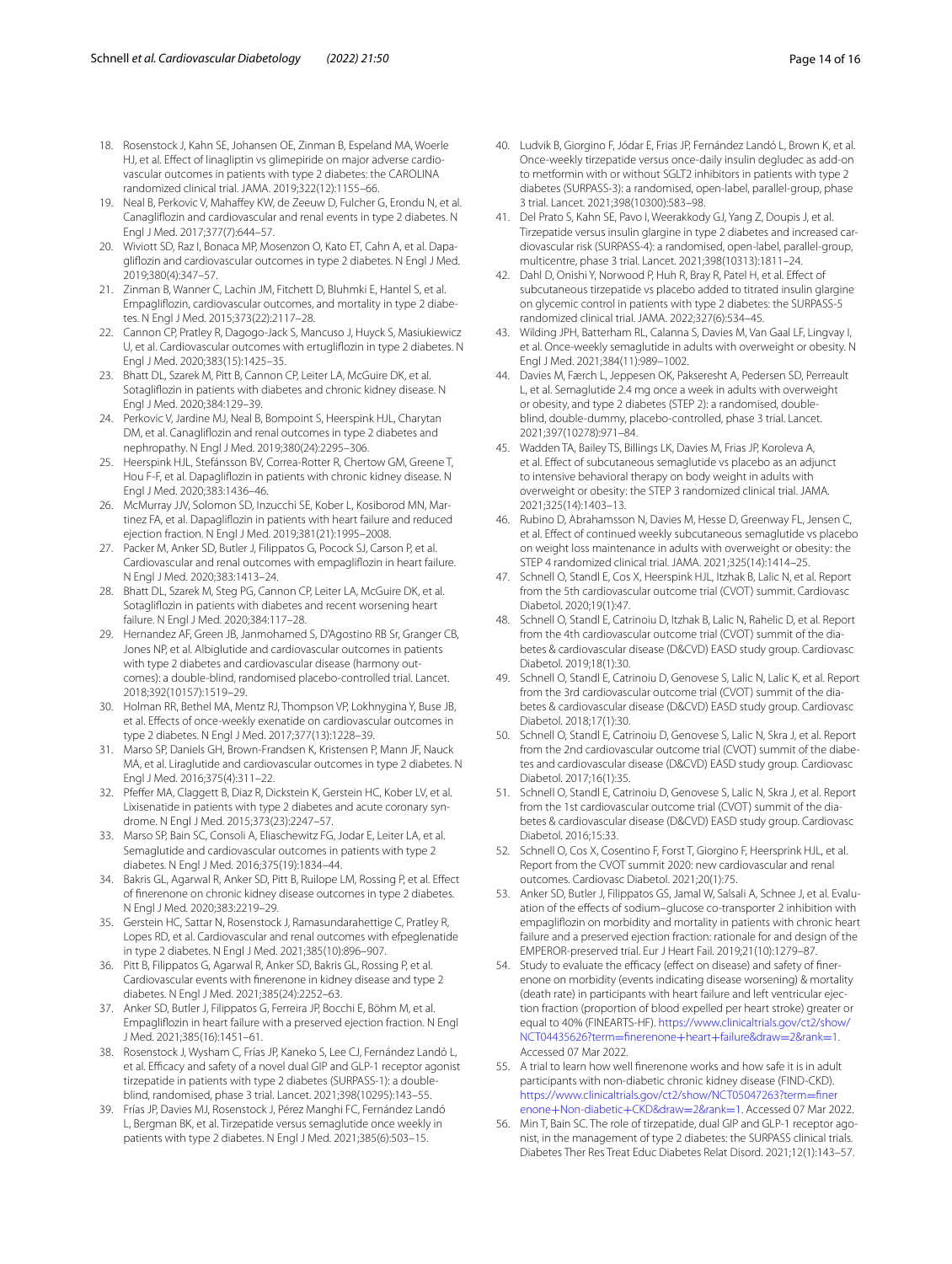- <span id="page-14-0"></span>57. A study of tirzepatide (LY3298176) versus insulin lispro (U100) in participants with type 2 diabetes inadequately controlled on insulin glargine (U100) with or without metformin (SURPASS-6). [https://clinicaltrials.](https://clinicaltrials.gov/ct2/show/NCT04537923) [gov/ct2/show/NCT04537923](https://clinicaltrials.gov/ct2/show/NCT04537923). Accessed 22 Feb 2022.
- <span id="page-14-1"></span>58. Garvey TW, Batterham RL, Bhatta M, Buscemi S, Christensen LN, Frias JP, et al. Two-year efect of semaglutide 2.4 mg vs placebo in adults with overweight or obesity: STEP 5. In: 9th annual meeting of the obesity society (TOS) held at ObesityWeek®, virtual meeting, November 1–5, 2021. [https://sciencehub.novonordisk.com/content/dam/hcpexperie](https://sciencehub.novonordisk.com/content/dam/hcpexperience/kol/en/congresses/ow/2021/ow21-step-5-primary-lb/pdfs/PPT_Garvey_Two_year_effect_semaglutide_2.4mg_STEP_5_no%20animations.pdf) [nce/kol/en/congresses/ow/2021/ow21-step-5-primary-lb/pdfs/PPT\\_](https://sciencehub.novonordisk.com/content/dam/hcpexperience/kol/en/congresses/ow/2021/ow21-step-5-primary-lb/pdfs/PPT_Garvey_Two_year_effect_semaglutide_2.4mg_STEP_5_no%20animations.pdf) [Garvey\\_Two\\_year\\_efect\\_semaglutide\\_2.4mg\\_STEP\\_5\\_no%20ani](https://sciencehub.novonordisk.com/content/dam/hcpexperience/kol/en/congresses/ow/2021/ow21-step-5-primary-lb/pdfs/PPT_Garvey_Two_year_effect_semaglutide_2.4mg_STEP_5_no%20animations.pdf) [mations.pdf.](https://sciencehub.novonordisk.com/content/dam/hcpexperience/kol/en/congresses/ow/2021/ow21-step-5-primary-lb/pdfs/PPT_Garvey_Two_year_effect_semaglutide_2.4mg_STEP_5_no%20animations.pdf) Accessed 07 Feb 2022.
- <span id="page-14-2"></span>59. McDonagh TA, Metra M, Adamo M, Gardner RS, Baumbach A, Böhm M, et al. 2021 ESC guidelines for the diagnosis and treatment of acute and chronic heart failure: developed by the Task Force for the diagnosis and treatment of acute and chronic heart failure of the European Society of Cardiology (ESC) with the special contribution of the Heart Failure Association (HFA) of the ESC. Eur Heart J. 2021;42(36):3599–726.
- <span id="page-14-3"></span>60. Rosano GMC, Moura B, Metra M, Böhm M, Bauersachs J, Ben Gal T, et al. Patient profiling in heart failure for tailoring medical therapy. A consensus document of the Heart Failure Association of the European Society of Cardiology. Eur J Heart Fail. 2021;23(6):872–81.
- <span id="page-14-4"></span>61. Akl EA, Meerpohl JJ, Elliott J, Kahale LA, Schünemann HJ. Living systematic reviews: 4. Living guideline recommendations. J Clin Epidemiol. 2017;91:47–53.
- <span id="page-14-5"></span>62. Elliott J, Lawrence R, Minx JC, Oladapo OT, Ravaud P, Tendal Jeppesen B, et al. Decision makers need constantly updated evidence synthesis. Nature. 2021;600(7889):383–5.
- <span id="page-14-6"></span>63. Elliott JH, Synnot A, Turner T, Simmonds M, Akl EA, McDonald S, et al. Living systematic review: 1. Introduction-the why, what, when, and how. J Clin Epidemiol. 2017;91:23–30.
- <span id="page-14-7"></span>64. Agarwal A, Rochwerg B, Lamontagne F, Siemieniuk RA, Agoritsas T, Askie L, et al. A living WHO guideline on drugs for covid-19. BMJ. 2020;370: m3379.
- 65. Australian National COVID-19 Clinical Evidence Taskforce. Australian guidelines for the clinical care of people with COVID-19. [https://fles.](https://files.magicapp.org/guideline/ecc67186-0078-4d40-89fb-fc70d3a783af/published_guideline_6047-50_1.pdf) [magicapp.org/guideline/ecc67186-0078-4d40-89fb-fc70d3a783af/](https://files.magicapp.org/guideline/ecc67186-0078-4d40-89fb-fc70d3a783af/published_guideline_6047-50_1.pdf) [published\\_guideline\\_6047-50\\_1.pdf.](https://files.magicapp.org/guideline/ecc67186-0078-4d40-89fb-fc70d3a783af/published_guideline_6047-50_1.pdf) Accessed 15 Feb 2022.
- 66. National Institute for Health and Care Excellence (NICE). COVID-19 rapid guideline: managing COVID-19. [https://fles.magicapp.org/guideline/](https://files.magicapp.org/guideline/bb3004bb-1496-4827-886b-e8a45e5ef4cb/published_guideline_6040-20_2.pdf) [bb3004bb-1496-4827-886b-e8a45e5ef4cb/published\\_guideline\\_6040-](https://files.magicapp.org/guideline/bb3004bb-1496-4827-886b-e8a45e5ef4cb/published_guideline_6040-20_2.pdf) [20\\_2.pdf](https://files.magicapp.org/guideline/bb3004bb-1496-4827-886b-e8a45e5ef4cb/published_guideline_6040-20_2.pdf). Accessed 22 Feb 2022.
- 67. Arbeitsgemeinschaft der Wissenschaftlichen Medizinischen Fachgesellschaften (AWMF) in Kooperation mit COVID-19 Evidenzökosystem (CEOsys): COVID-19 Evidenzsynthesen und Leitlinienempfehlungen. [https://fles.magicapp.org/guideline/f0d042d0-ee1d-4282-b165-65942](https://files.magicapp.org/guideline/f0d042d0-ee1d-4282-b165-65942b4b4d5a/published_guideline_5691-4_0.pdf) [b4b4d5a/published\\_guideline\\_5691-4\\_0.pdf](https://files.magicapp.org/guideline/f0d042d0-ee1d-4282-b165-65942b4b4d5a/published_guideline_5691-4_0.pdf). Accessed 22 Feb 2022.
- 68. World Health Organization. Infection prevention and control in the context of coronavirus disease (COVID-19): living guideline. 2021. [https://fles.magicapp.org/guideline/32c9b52a-30fb-424a-a68b-fa51c](https://files.magicapp.org/guideline/32c9b52a-30fb-424a-a68b-fa51c4555125/published_guideline_5962-1_3.pdf) [4555125/published\\_guideline\\_5962-1\\_3.pdf](https://files.magicapp.org/guideline/32c9b52a-30fb-424a-a68b-fa51c4555125/published_guideline_5962-1_3.pdf). Accessed 15 Feb 2022.
- <span id="page-14-8"></span>69. World Health Organization. Therapeutics and COVID-19: living guideline. 2022. [https://fles.magicapp.org/guideline/8d102c12-6858-4dfe](https://files.magicapp.org/guideline/8d102c12-6858-4dfe-ab34-bb8639c158ab/published_guideline_5999-9_2.pdf) [ab34-bb8639c158ab/published\\_guideline\\_5999-9\\_2.pdf.](https://files.magicapp.org/guideline/8d102c12-6858-4dfe-ab34-bb8639c158ab/published_guideline_5999-9_2.pdf) Accessed 15 Feb 2022.
- <span id="page-14-9"></span>70. Living Evidence for Diabetes Consortium. Australian evidence-based clinical guidelines for diabetes. [https://diabetessociety.com.au/20211](https://diabetessociety.com.au/20211104%20Guideline-Australian-Evidence-Based-Clinical-Guidelines-for-Diabetes.pdf) [104%20Guideline-Australian-Evidence-Based-Clinical-Guidelines-for-](https://diabetessociety.com.au/20211104%20Guideline-Australian-Evidence-Based-Clinical-Guidelines-for-Diabetes.pdf) [Diabetes.pdf.](https://diabetessociety.com.au/20211104%20Guideline-Australian-Evidence-Based-Clinical-Guidelines-for-Diabetes.pdf) Accessed 15 Feb 2022.
- <span id="page-14-10"></span>71. Marx N, Ryden L, Brosius F, Ceriello A, Cheung M, Cosentino F, et al. Proceedings of the guideline workshop 2019—strategies for the optimization of guideline processes in diabetes, cardiovascular diseases and kidney diseases. Diabetes Res Clin Pract. 2020;162: 108092.
- <span id="page-14-11"></span>72. Marx N, Ryden L, Brosius F, Ceriello A, Cheung M, Cosentino F, et al. Towards living guidelines on cardiorenal outcomes in diabetes: a pilot project of the Taskforce of the guideline workshop 2020. Diabetes Res Clin Pract. 2021;177: 108870.
- <span id="page-14-12"></span>73. Palmer SC, Tendal B, Mustafa RA, Vandvik PO, Li S, Hao Q, et al. Sodium–glucose cotransporter protein-2 (SGLT-2) inhibitors and

glucagon-like peptide-1 (GLP-1) receptor agonists for type 2 diabetes: systematic review and network meta-analysis of randomised controlled trials. BMJ. 2021;372: m4573.

- <span id="page-14-13"></span>74. Agarwal R, Filippatos G, Pitt B, Anker SD, Rossing P, Joseph A, et al. Cardiovascular and kidney outcomes with fnerenone in patients with type 2 diabetes and chronic kidney disease: the FIDELITY pooled analysis. Eur Heart J. 2021;43(6):474–84.
- <span id="page-14-14"></span>75. Ayres JS. A metabolic handbook for the COVID-19 pandemic. Nat Metab. 2020;2(7):572–85.
- <span id="page-14-15"></span>76. Kosiborod MN, Esterline R, Furtado RHM, Oscarsson J, Gasparyan SB, Koch GG, et al. Dapaglifozin in patients with cardiometabolic risk factors hospitalised with COVID-19 (DARE-19): a randomised, doubleblind, placebo-controlled, phase 3 trial. Lancet Diabetes Endocrinol. 2021;9(9):586–94.
- <span id="page-14-16"></span>77. Diabetes UK. Concise advice on inpatient diabetes (COVID:diabetes): front door guidance. 2020. [https://www.diabetes.org.uk/resources](https://www.diabetes.org.uk/resources-s3/public/2020-04/COvID_Front_Door_v1.0.pdf) [s3/public/2020-04/COvID\\_Front\\_Door\\_v1.0.pdf.](https://www.diabetes.org.uk/resources-s3/public/2020-04/COvID_Front_Door_v1.0.pdf) Accessed 22 Feb 2022.
- <span id="page-14-17"></span>78. Bornstein SR, Rubino F, Khunti K, Mingrone G, Hopkins D, Birkenfeld AL, et al. Practical recommendations for the management of diabetes in patients with COVID-19. Lancet Diabetes Endocrinol. 2020;8(6):546–50.
- <span id="page-14-18"></span>79. Steenblock C, Schwarz PEH, Ludwig B, Linkermann A, Zimmet P, Kulebyakin K, et al. COVID-19 and metabolic disease: mechanisms and clinical management. Lancet Diabetes Endocrinol. 2021;9(11):786–98.
- <span id="page-14-19"></span>80. World Health Organization. Guideline on evaluation of similar biotheraoeutic products (SBPs). 2013. [https://www.who.int/biologicals/](https://www.who.int/biologicals/publications/trs/areas/biological_therapeutics/TRS_977_Annex_2.pdf?ua=1) [publications/trs/areas/biological\\_therapeutics/TRS\\_977\\_Annex\\_2.](https://www.who.int/biologicals/publications/trs/areas/biological_therapeutics/TRS_977_Annex_2.pdf?ua=1) [pdf?ua](https://www.who.int/biologicals/publications/trs/areas/biological_therapeutics/TRS_977_Annex_2.pdf?ua=1)=1. Accessed on 22 Feb 2022.
- 81. European Medicines Agency and the European Commission. Biosimilars in the EU—information guide for healthcare professionals. 2019. [https://www.ema.europa.eu/en/documents/leafet/biosimilars-eu](https://www.ema.europa.eu/en/documents/leaflet/biosimilars-eu-information-guide-healthcare-professionals_en.pdf) [information-guide-healthcare-professionals\\_en.pdf](https://www.ema.europa.eu/en/documents/leaflet/biosimilars-eu-information-guide-healthcare-professionals_en.pdf). Accessed 22 Feb 2022.
- <span id="page-14-20"></span>82. U.S. Food and Drug Administration. Biological product defnitions. [https://www.fda.gov/fles/drugs/published/Biological-Product-Defn](https://www.fda.gov/files/drugs/published/Biological-Product-Definitions.pdf) [itions.pdf.](https://www.fda.gov/files/drugs/published/Biological-Product-Definitions.pdf) Accessed 22 Feb 2022.
- <span id="page-14-21"></span>83. Kuhlmann M, Covic A. The protein science of biosimilars. Nephrol Dial Transplant. 2006;21(Suppl 5):v4–8.
- <span id="page-14-22"></span>84. Vulto AG, Jaquez OA. The process defnes the product: what really matters in biosimilar design and production? Rheumatology. 2017;56(suppl\_4):iv14–29.
- <span id="page-14-23"></span>85. Chow S-C, Song F, Bai H. Analytical similarity assessment in biosimilar studies. AAPS J. 2016;18(3):670–7.
- <span id="page-14-24"></span>86. Kirchhoff CF, Wang XZM, Conlon HD, Anderson S, Ryan AM, Bose A. Biosimilars: key regulatory considerations and similarity assessment tools. Biotechnol Bioeng. 2017;114(12):2696–705.
- <span id="page-14-25"></span>87. U.S. Food and Drug Administration. Guidance document. Scientifc considerations in demonstrating biosimilarity to a reference product. 2015. [https://www.fda.gov/regulatory-information/search-fda-guida](https://www.fda.gov/regulatory-information/search-fda-guidance-documents/scientific-considerations-demonstrating-biosimilarity-reference-product) [nce-documents/scientifc-considerations-demonstrating-biosimilar](https://www.fda.gov/regulatory-information/search-fda-guidance-documents/scientific-considerations-demonstrating-biosimilarity-reference-product) [ity-reference-product](https://www.fda.gov/regulatory-information/search-fda-guidance-documents/scientific-considerations-demonstrating-biosimilarity-reference-product). Accessed 22 Feb 2022.
- <span id="page-14-26"></span>88. European Medicines Agency. Guideline on non-clinical and clinical development of similar biological medicinal products containing recombinant human insulin and insulin analogues. 2015. [https://](https://www.ema.europa.eu/en/documents/scientific-guideline/guideline-non-clinical-clinical-development-similar-biological-medicinal-products-containing_en-0.pdf) [www.ema.europa.eu/en/documents/scientifc-guideline/guideline](https://www.ema.europa.eu/en/documents/scientific-guideline/guideline-non-clinical-clinical-development-similar-biological-medicinal-products-containing_en-0.pdf) [non-clinical-clinical-development-similar-biological-medicinal-produ](https://www.ema.europa.eu/en/documents/scientific-guideline/guideline-non-clinical-clinical-development-similar-biological-medicinal-products-containing_en-0.pdf) [cts-containing\\_en-0.pdf](https://www.ema.europa.eu/en/documents/scientific-guideline/guideline-non-clinical-clinical-development-similar-biological-medicinal-products-containing_en-0.pdf). Accessed 22 Feb 2022.
- <span id="page-14-27"></span>89. Agbogbo FK, Ecker DM, Farrand A, Han K, Khoury A, Martin A, et al. Current perspectives on biosimilars. J Ind Microbiol Biotechnol. 2019;46(9–10):1297–311.
- <span id="page-14-28"></span>90. Gerstein HC, Bosch J, Dagenais GR, Diaz R, Jung H, Origin Trial Investigators, et al. Basal insulin and cardiovascular and other outcomes in dysglycemia. N Engl J Med. 2012;367(4):319–28.
- <span id="page-14-29"></span>91. Marso SP, McGuire DK, Zinman B, Poulter NR, Emerson SS, Pieber TR, et al. Efficacy and safety of degludec versus glargine in type 2 diabetes. N Engl J Med. 2017;377(8):723–32.
- <span id="page-14-30"></span>92. Nathan DM, Buse JB, Kahn SE, Krause-Steinrauf H, Larkin ME, Staten M, et al. Rationale and design of the glycemia reduction approaches in diabetes: a comparative efectiveness study (GRADE). Diabetes Care. 2013;36(8):2254–61.